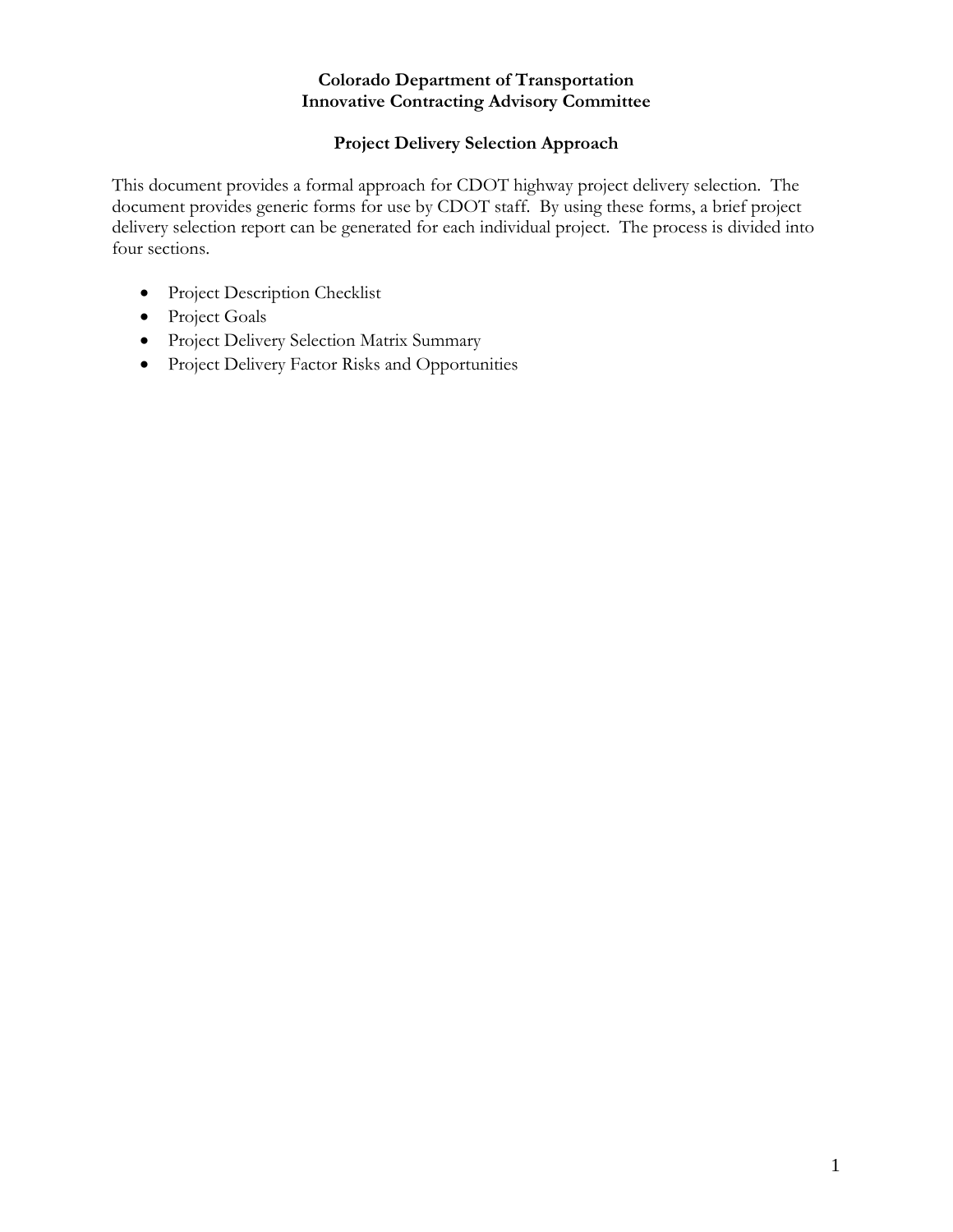## **Project Description Checklist**

The following items should be considered in the project description as applicable. Other items can be added if they influence the project delivery decision. Relevant documents can be added as appendices.

- **Project Name**
- **I-70 Frontage Colorado River Dotsero (F-08-F)**
- **Location Located on the I-70 Frontage Road where it crosses the Colorado River**
- **Estimated Budget \$9,000,000 (including CE & I)**
- **Estimated Project Delivery Period Design approximately 15 months Construction approximately 27 months**
- **Required Delivery Date (if applicable) Summer 2012 complete design**
- **Source(s) of Project Funding Colorado Faster Funds**
- **Project Corridor I-70 Corridor**
- **Major Features of Work pavement, bridge, sound barriers, etc. Bridge Replacement and roadway realignment**
- **Major Schedule Milestones Complete design summer 2012 Complete construction September 2014**
- **Major Project Stakeholders SHPO, Corps, DOW, BE, Eagle County**
- **Major Challenges (as applicable)** 
	- o **Right of Way (If realigned to the north), Utilities (If realigned to the north), and/or Environmental Approvals (Historic bridge, 404, SB40)**
	- o **During Construction Phase (Working over/in the Colorado River)**
- **Main Identified Sources of Risk Alignment, Environmental, Hydraulics**
- **Safety Issues** 
	- **TBD**
- **Sustainable Design and Construction Requirements To be developed during preliminary design**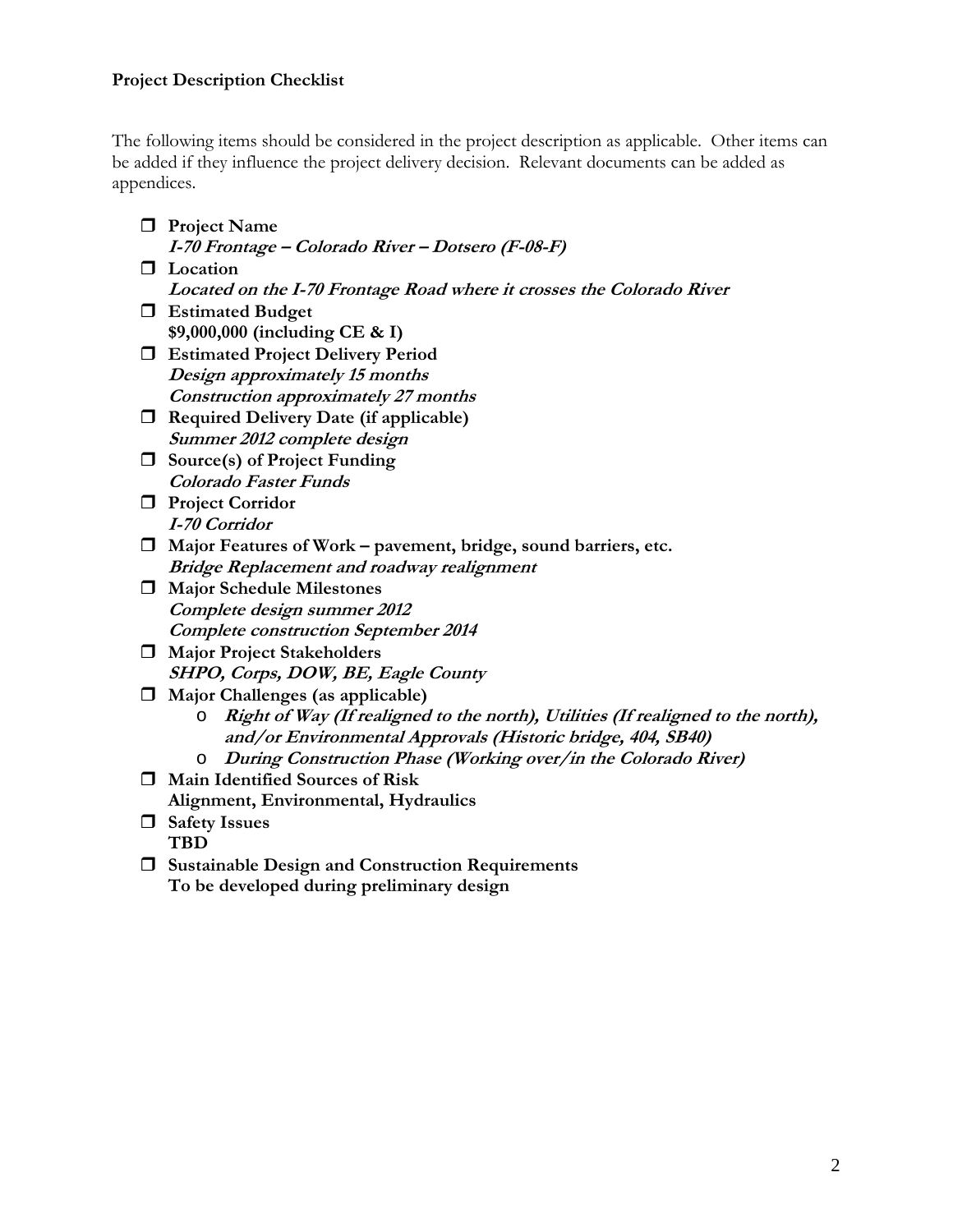## **Project Goals**

An understanding of project goals is essential to appropriate project delivery selection. Typically, the project goals can be defined in three to five items. The list below is a nonprioritized list of project-specific goals for the Dotsero project. These goals should remain consistent over the life of the project.

## *Non-Prioritized list of Project-Specific Goals*

- $\div$  Deliver the project by September 2014
- Complete the project for the best value.
- Meet or exceed project requirements. Select the best team to provide innovative ideas that meet the project goals.
- Actively manage the environmental, ROW and utility issues through the development of the project.
- Successfully deploy, implement and document the CM/GC method on a CDOT transportation project which can ultimately be used as a training tool for future projects.
- Demonstrate wise use of funds. Facilitate and foster collaboration, communication and partnership with all stakeholders.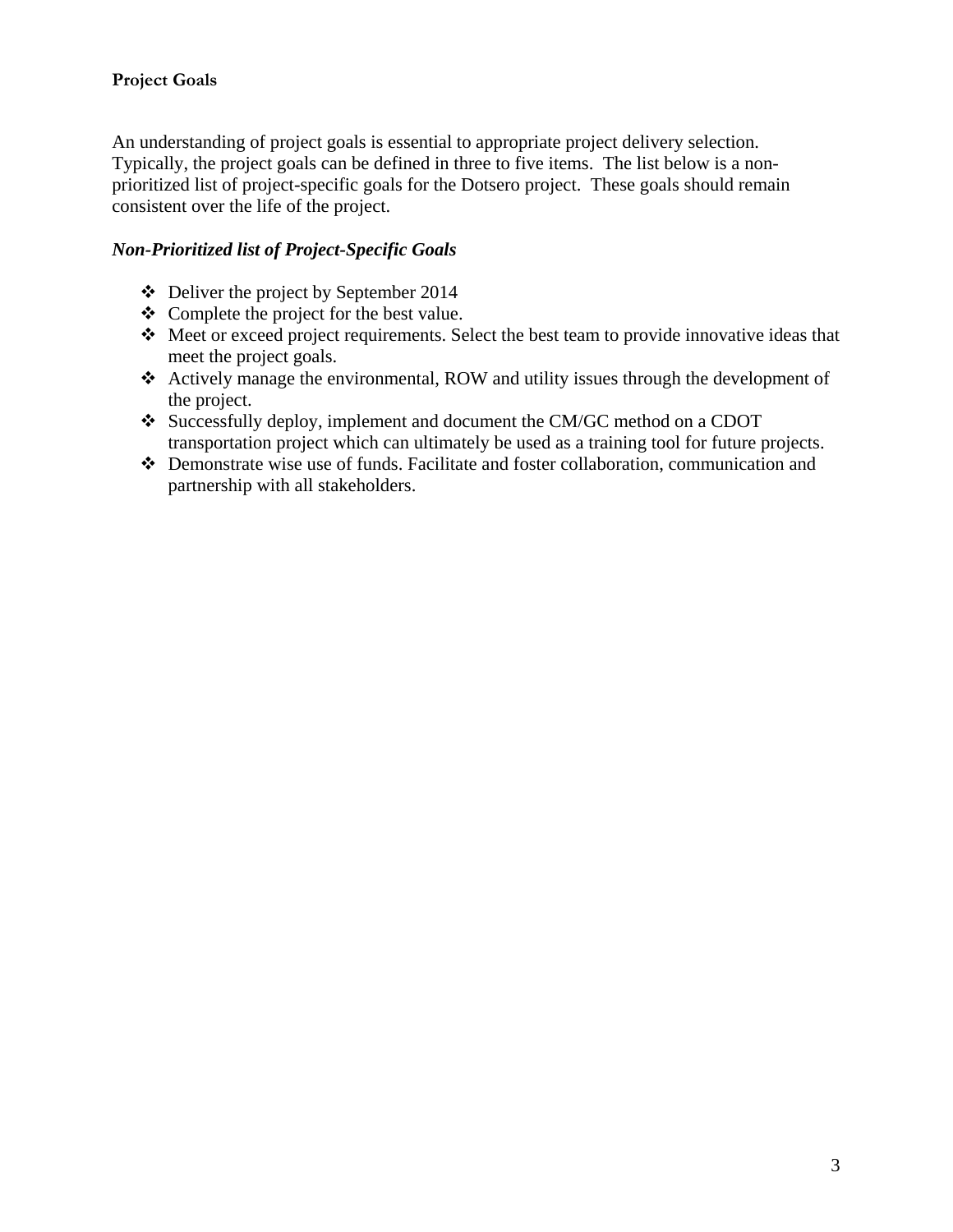## **Project Delivery Selection Matrix Summary**

Determine the factors that should be considered in the project delivery selection, discuss the opportunities and risks related to each factor, and document the discussion on the following pages. The factors in Gray have been eliminated from the discussion for reasons shown below in the notes. Factors 2, 3, 5, 8 and 12 will be discussed and evaluated. In addition, Design/Build was eliminated from the evaluation since it not consistent with a number of the project goals.

| PROJECT DELIVERY METHOD OPPORTUNITY/RISK SUMMARY |                    |             |             |             |                    |             |
|--------------------------------------------------|--------------------|-------------|-------------|-------------|--------------------|-------------|
|                                                  |                    | <b>DBB</b>  | <b>DB</b>   |             | <b>CM/GC</b>       |             |
| <b>Project Factors</b>                           | Opportunity        | <b>Risk</b> | Opportunity | <b>Risk</b> | Opportunity        | <b>Risk</b> |
| <b>Project Complexity (1)</b>                    | N/A                | N/A         | N/A         | N/A         | N/A                | N/A         |
| Opportunity for Innovation                       | ٥                  | $\bullet$   | Χ           | X           |                    |             |
| <b>Delivery Schedule</b><br>3.                   | ٥                  | $\bullet$   | X           | Χ           |                    | $\bullet$   |
| Level of Design (2)<br>4.                        | N/A                | N/A         | N/A         | N/A         | N/A                | N/A         |
| <b>Project Unknowns</b><br>5.                    | ٥                  | $\bullet$   |             |             | ٥                  | $\bullet$   |
| <b>Agency Factors</b>                            | <b>Opportunity</b> | <b>Risk</b> | Opportunity | <b>Risk</b> | Opportunity        | <b>Risk</b> |
| Staff Experience/Availability (3)<br>6.          | N/A                | N/A         | N/A         | N/A         | N/A                | N/A         |
| Level of Oversight (4)                           | N/A                | N/A         | N/A         | N/A         | N/A                | N/A         |
| <b>Risk Allocation</b><br>8.                     | O                  |             | Χ           | Χ           |                    | $\bullet$   |
| <b>Market Factors</b>                            | Opportunity        | Risk        | Opportunity | <b>Risk</b> | Opportunity        | <b>Risk</b> |
| Competition and Availability (5)<br>9.           | N/A                | N/A         | N/A         | N/A         | N/A                | N/A         |
| 10. Resource Availability (6)                    | N/A                | N/A         | N/A         | N/A         | N/A                | N/A         |
| 11. Team Experience (7)                          | N/A                | N/A         | N/A         | N/A         | N/A                | N/A         |
| <b>Other Factors</b>                             | Opportunity        | <b>Risk</b> | Opportunity | <b>Risk</b> | <b>Opportunity</b> | <b>Risk</b> |
| 12. Third Party Involvement                      | О                  | $\bullet$   | х           | Χ           | О                  | $\bullet$   |
| 13. Regulations and Clearances (8)               | N/A                | N/A         | N/A         | N/A         | N/A                | N/A         |

Key:  $\bullet$  Most appropriate delivery method

**O** Appropriate delivery method

{ Least appropriate delivery method

**X** Not Applicable (discontinue evaluation of this method)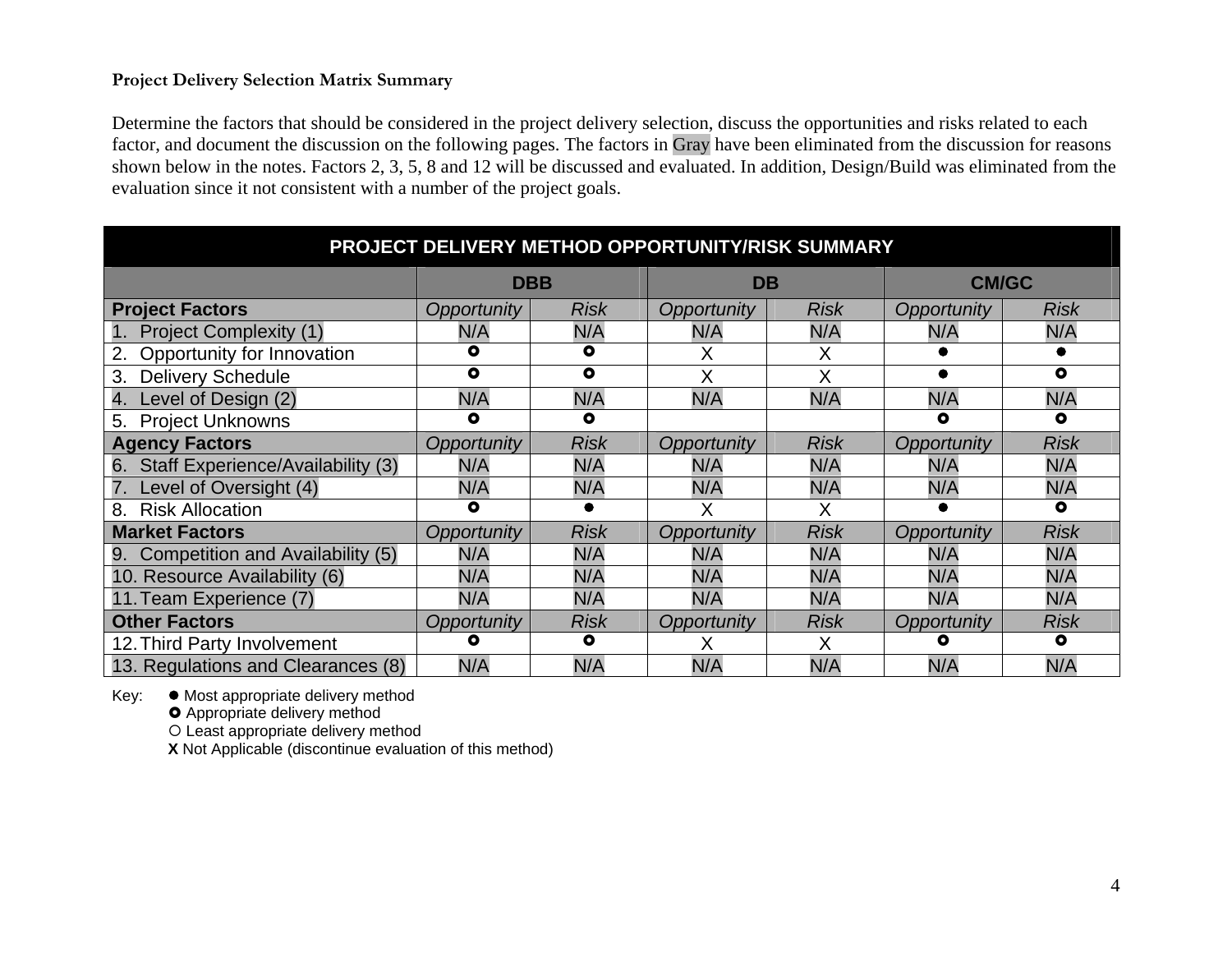Notes: 1. Project Complexity included in Opportunity for Innovation

- 2. The level of design is not applicable since minimal design has been started
- 3. CDOT management has committed to staffing appropriately
- 4. CDOT management has a committed to provide the necessary oversight
- 5. Competition is not an issue in this area for this type of project.
- 6. Resources needed for this project are not an issue.
- 7. Team Experience is not an issue for this project.
- 8. Assumed Regulations and Clearance issues/factors are included in Third Party Involvement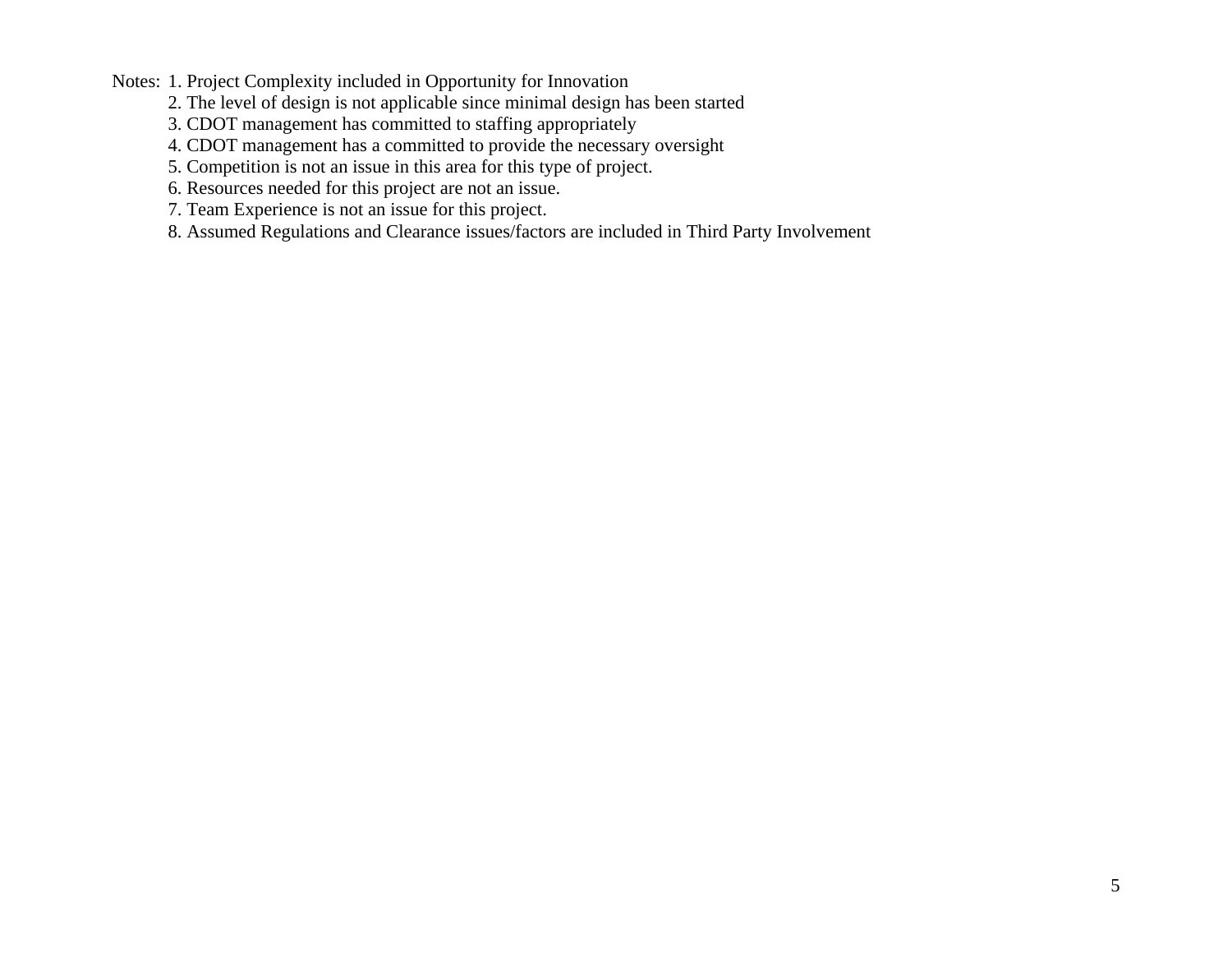# **Project Delivery Factor Risks and Opportunities**

#### **1) Project Complexity**

Project complexity is the level of interaction between people, technical issues and processes.

| <b>DESIGN-BID-BUILD</b>                              |   |                                                                                          |  |  |
|------------------------------------------------------|---|------------------------------------------------------------------------------------------|--|--|
| Opportunities                                        |   | <b>Risks</b>                                                                             |  |  |
| Agency can have more control of complex<br>projects  | 0 | No contractor involvement in design issues<br>(e.g., subsurface, utilities, ROW)         |  |  |
| Both agency and industry have experience with<br>DBB | О | Increased costs due to pricing of risk<br>Little opportunity for innovation/optimization |  |  |
| More time for design solutions                       | П | Limited flexibility for design and construction                                          |  |  |
| Aids in consistency and maintainability              |   | solutions                                                                                |  |  |
| Review complete design prior to award                | П | Limited opportunity for constructability                                                 |  |  |
| Selection of design expertise                        |   | Low bid issues                                                                           |  |  |

| <b>DESIGN-BUILD</b> |                                                                                                                                                                                                                              |             |                                                                                                                                  |  |
|---------------------|------------------------------------------------------------------------------------------------------------------------------------------------------------------------------------------------------------------------------|-------------|----------------------------------------------------------------------------------------------------------------------------------|--|
|                     | Opportunities                                                                                                                                                                                                                |             | <b>Risks</b>                                                                                                                     |  |
|                     | Lower level of project design needed<br>Opportunity for innovation<br>Faster schedule<br>Sole point of responsibility                                                                                                        | п<br>П<br>П | Do not see final design at award<br>Impacts are difficult to measure<br>Constraints are difficult to define (e.g.<br>aesthetics) |  |
|                     | Can use best-value procurement<br>Design can be tied to means and methods<br>Constructability and VE inherent in process<br>Early team integration<br>Collaborative solutions/joint ownership<br>between designer-contractor | O<br>П      | Project unknowns have more impact (e.g.,<br>undiscovered conditions)<br>Complete risk allocation is difficult                    |  |

|   | CONSTRUCTION MANAGEMENT AT RISK               |   |                                              |
|---|-----------------------------------------------|---|----------------------------------------------|
|   | Opportunities                                 |   | <b>Risks</b>                                 |
| Π | Lower level of project design needed          | Π | Process depends on designer/CMR relationship |
| П | Better definition of project solutions        | π | No contractual relationship between          |
|   | Collective risk reductions                    |   | designer/CMR                                 |
|   | Faster schedule                               | П | Need more agency oversight/management        |
| П | Qualifications-based and/or value-based       | п | Lack of experience and expertise             |
|   | selections                                    | П | Preconstruction services fees                |
| ⊓ | Phasing is enhanced                           | П | Cost competitiveness                         |
| П | Design can be tied to means and methods       | П | <b>Regulatory constraints</b>                |
| П | Constructability and VE inherent in process   | 0 | Strong agency management is required to      |
| П | Early team integration                        |   | manage complex projects                      |
| П | Collaborative solutions/joint owners          |   |                                              |
|   | Can take to market for bidding as contingency |   |                                              |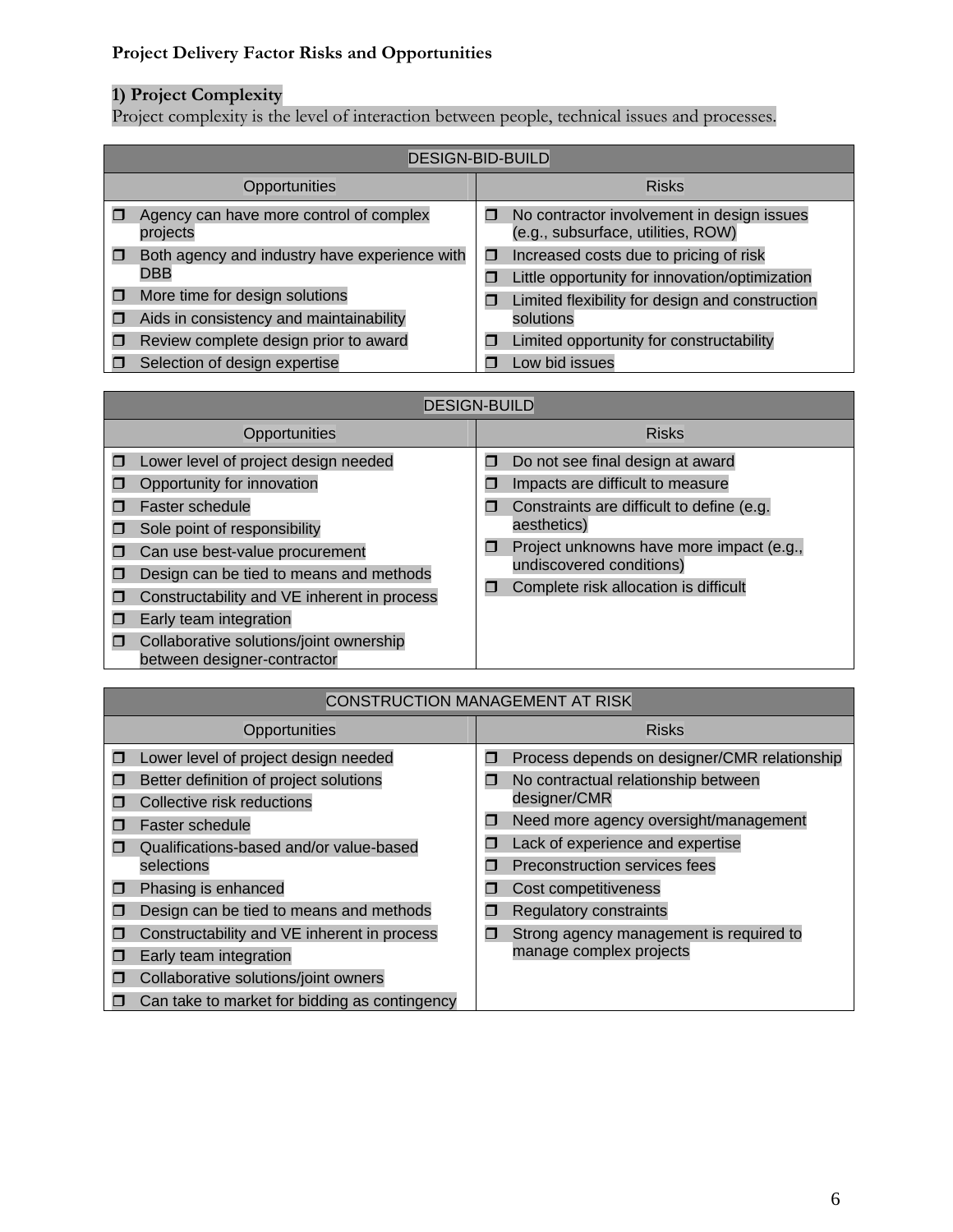## **Project Complexity Summary**

|                       | <b>DBB</b>  |             | DB          |      | <b>CMR</b>  |             |
|-----------------------|-------------|-------------|-------------|------|-------------|-------------|
|                       | Opportunity | <b>Risk</b> | Opportunity | Risk | Opportunity | <b>Risk</b> |
| 1. Project Complexity | N/A         | N/A         | N/A         | N/A  | N/A         | N/A         |

#### Key:  $\bullet$  Most appropriate delivery method

**O** Appropriate delivery method

{ Least appropriate delivery method

**X** Not Applicable (discontinue evaluation of this method)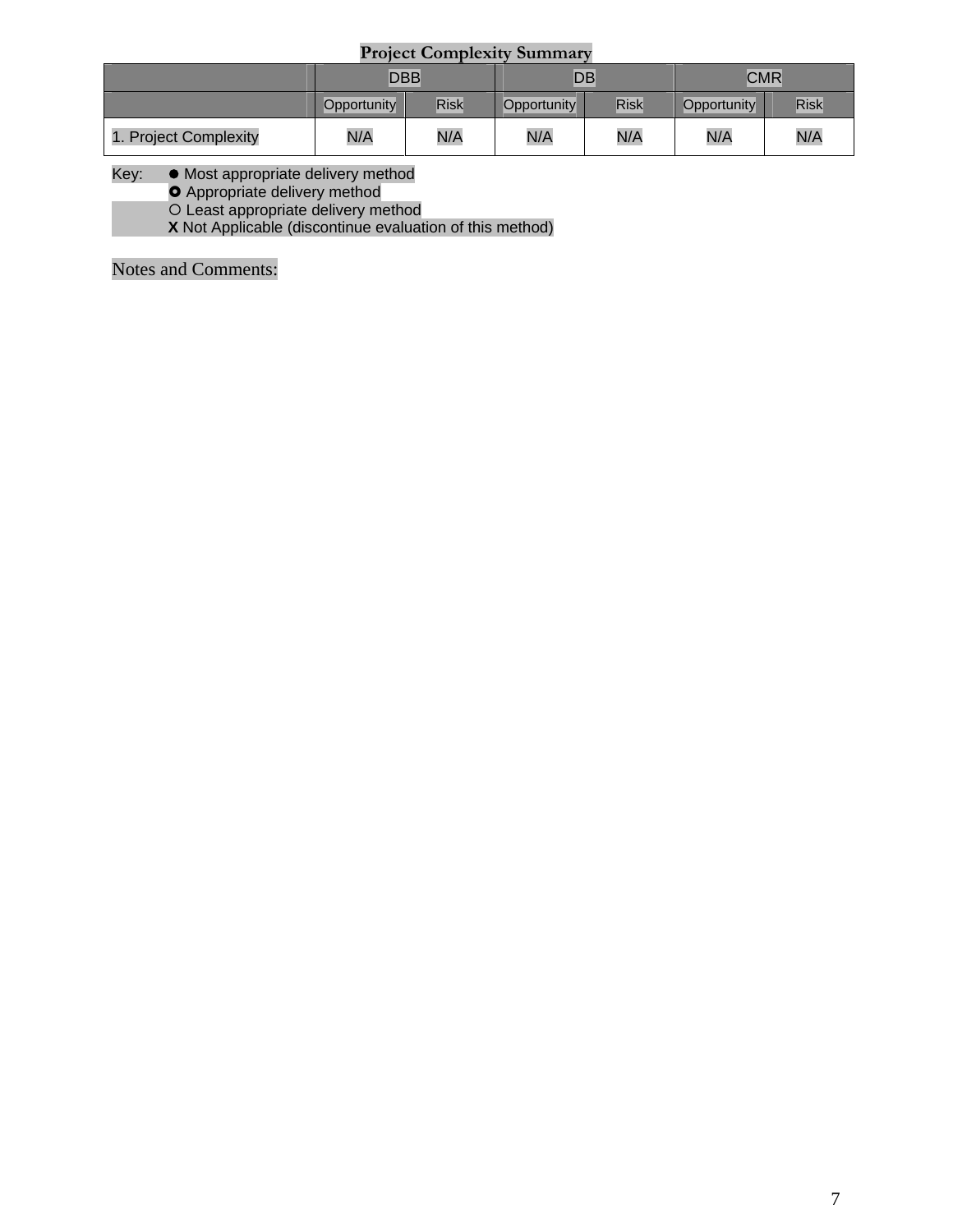## **2) Opportunity for Innovation**

The opportunity for innovation is the likelihood that the project scope will allow for new designs or processes to achieve the project's purpose and need.

| <b>Risks</b><br>Opportunities                                                                                                                                                                                                                                                                                                                                                                                                                                              |  |
|----------------------------------------------------------------------------------------------------------------------------------------------------------------------------------------------------------------------------------------------------------------------------------------------------------------------------------------------------------------------------------------------------------------------------------------------------------------------------|--|
|                                                                                                                                                                                                                                                                                                                                                                                                                                                                            |  |
| Project development and design opportunities<br>Opportunities limited to agency/designer<br>□<br>Opportunities for value engineering during<br>Innovations can add cost or time<br>⊓<br>⊓<br>design<br>Additional administration can be necessary for<br>□<br>Opportunities for industry constructability<br>innovations<br>□<br>during design<br>Opportunities for value engineering change<br>Ш<br>proposals post bid<br>Opportunities to explore alternative structures |  |

|        | <b>DESIGN-BUILD</b>                                               |   |                                                                       |
|--------|-------------------------------------------------------------------|---|-----------------------------------------------------------------------|
|        | Opportunities                                                     |   | <b>Risks</b>                                                          |
| $\Box$ | More efficient design                                             | □ | Availability/quality of information required for<br>proposing teams   |
| ◻      | Expedite schedule                                                 |   |                                                                       |
| ◻      | Collaborate to optimize means and methods                         | □ | Time and cost to develop contract                                     |
| □      | Take advantage of materials<br>constraints/opportunities          | □ | Time limits on procurement time for design-<br>builders and proposers |
| □      | Accessing new ideas                                               | □ | Risk of time or cost constraints on designer                          |
| □      | Realize competition in design                                     | □ | Lack of experience                                                    |
| П      | Challenges status quo/standard designs and<br>procedures          | □ | Some design solutions might be too innovative<br>or unacceptable      |
| 0.     | Better design efficiency and to meet<br>construction goals        | ◘ | Quality assurance process are difficult to define<br>in RFP           |
| $\Box$ | Opportunity for innovation through draft RFP<br>and ATC processes | □ | Loss of agency control over design preferences                        |

|    | <b>CONSTRUCTION MANAGEMENT AT RISK</b>              |   |                                                                     |  |  |
|----|-----------------------------------------------------|---|---------------------------------------------------------------------|--|--|
|    | Opportunities                                       |   | <b>Risks</b>                                                        |  |  |
| Ω. | More efficient design                               | ◘ | Accelerated design can limit innovation                             |  |  |
| □  | Enhanced constructability                           | □ | Limited competition in design after designer is                     |  |  |
| П  | Collaborate to optimize means and methods           |   | selected                                                            |  |  |
| П  | Take advantage of materials                         | Π | Innovations can add cost or time                                    |  |  |
|    | constraints/opportunities                           | ◘ | Additional administration can be necessary for                      |  |  |
| П  | Cost efficiencies from contractor involvement       |   | innovations                                                         |  |  |
| □  | Risk is more transparent and better<br>communicated | ◻ | Scope additions can be difficult to management                      |  |  |
|    |                                                     | □ | Limited contractor experience                                       |  |  |
| П  | Qualifications based selection is available         | ◘ | Designer-contractor-agency disagreements are<br>difficult to manage |  |  |
|    |                                                     | П | GMP can add challenges                                              |  |  |

8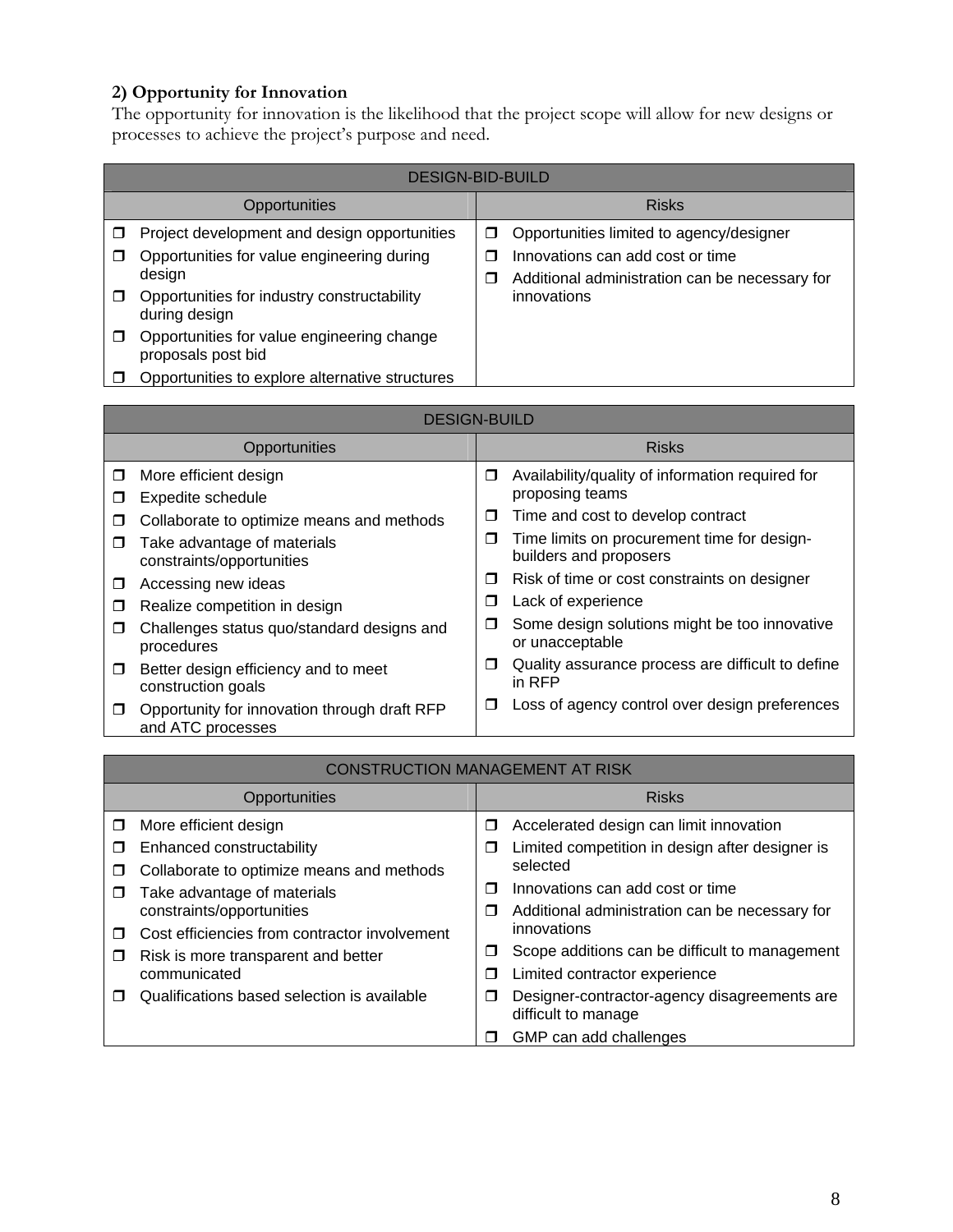**Project Size Summary** 

|                                  | <b>DBB</b>  |             | DB                         |             | <b>CMR</b>  |             |
|----------------------------------|-------------|-------------|----------------------------|-------------|-------------|-------------|
|                                  | Opportunity | <b>Risk</b> | Opportunity                | <b>Risk</b> | Opportunity | <b>Risk</b> |
| 2. Opportunity for<br>Innovation |             | Q           | $\boldsymbol{\mathcal{L}}$ | Λ           |             |             |

Key:  $\bullet$  Most appropriate delivery method

**O** Appropriate delivery method

{ Least appropriate delivery method

**X** Not Applicable (discontinue evaluation of this method)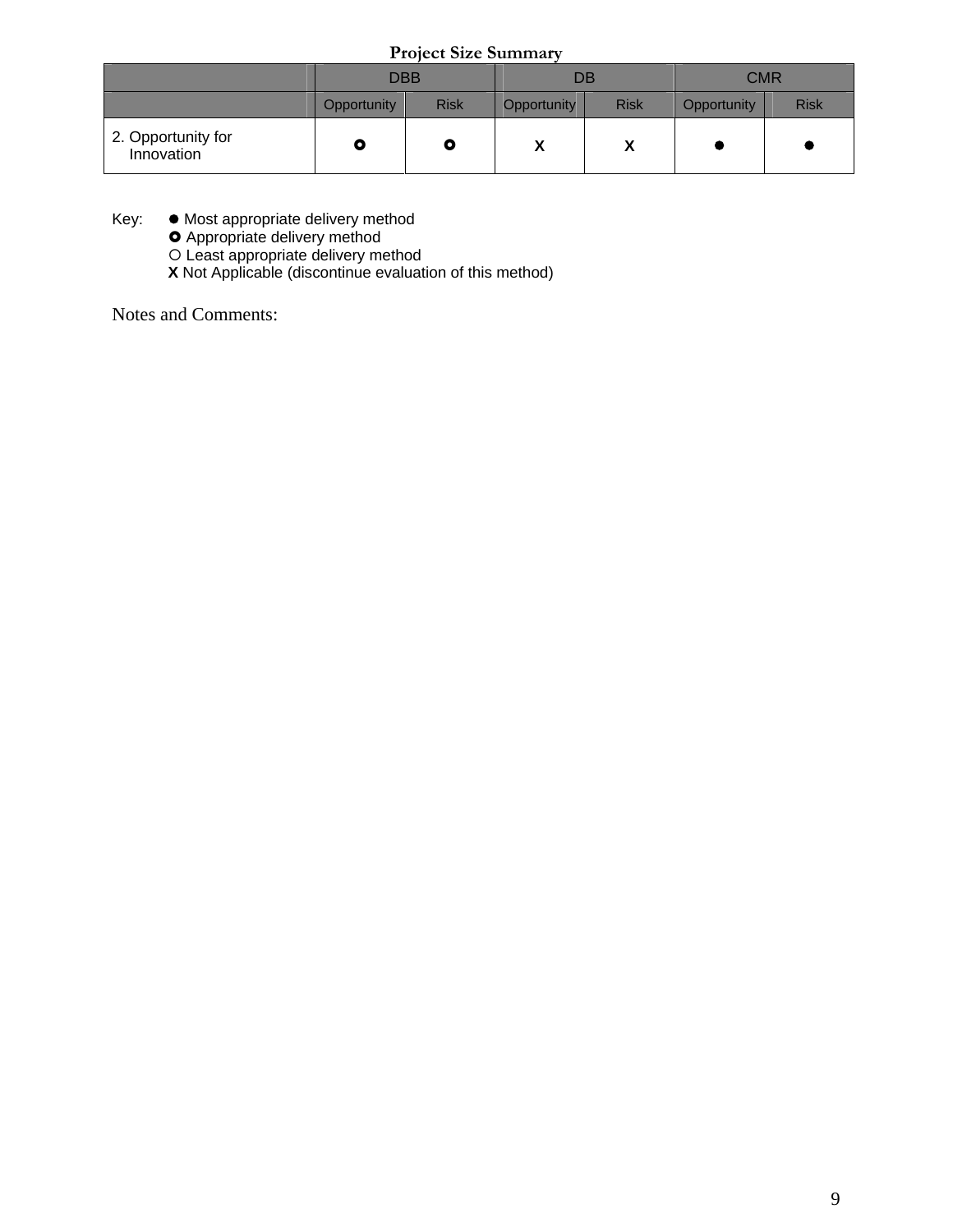## **3) Delivery Schedule**

Delivery schedule is the overall project schedule from scoping through design, construction and opening to the public.

|        | <b>DESIGN-BID-BUILD</b>                                                       |   |                                          |                        |  |
|--------|-------------------------------------------------------------------------------|---|------------------------------------------|------------------------|--|
|        | Opportunities                                                                 |   | <b>Risks</b>                             |                        |  |
|        | Schedule is more predictable                                                  | □ | Longer and more linear                   |                        |  |
| $\Box$ | Schedule is more manageable                                                   | П | Design and construction schedules can be |                        |  |
|        | Milestones can be easier to define                                            | П | unrealistic (lack industry input)        |                        |  |
| $\Box$ | Projects can more easily be "shelved"                                         |   |                                          | Lack of industry input |  |
| $\Box$ | Elements of design can be advanced prior to<br>permitting, construction, etc. |   |                                          |                        |  |
| П      | Time to communicate/discuss design with<br>stakeholders                       |   |                                          |                        |  |

| <b>DESIGN-BUILD</b> |                                                                                                                                             |        |                                                                                                              |  |
|---------------------|---------------------------------------------------------------------------------------------------------------------------------------------|--------|--------------------------------------------------------------------------------------------------------------|--|
|                     | <b>Opportunities</b>                                                                                                                        |        | <b>Risks</b>                                                                                                 |  |
| □                   | Potential to accelerate schedule<br>Shifting schedule risk to DB team                                                                       | □      | Request for proposal development and<br>procurement can be lengthy                                           |  |
| ⊓<br>П              | Encumbers construction funds more quickly<br>Industry input into schedule                                                                   | П      | Undefined events or conditions found after<br>procurement, but during design can impact<br>schedule and cost |  |
| □                   | Fewer chances for disputes between agency<br>and design-builders (e.g., E&O)                                                                | □      | Time required to define requirements and<br>expectations can be lengthy                                      |  |
| □<br>□              | More efficient procurement of long-lead items<br>Ability to start construction before entire<br>design, ROW, etc. is complete (i.e., phased | □<br>□ | Time required to gain acceptance of quality<br>program<br>Time required for stakeholder review of design     |  |
|                     | design)                                                                                                                                     |        |                                                                                                              |  |

|   | <b>CONSTRUCTION MANAGEMENT AT RISK</b>                                                     |   |                                                         |  |  |
|---|--------------------------------------------------------------------------------------------|---|---------------------------------------------------------|--|--|
|   | Opportunities                                                                              |   | <b>Risks</b>                                            |  |  |
|   | Ability to start construction before entire<br>design, ROW, etc. is complete (i.e., phased | □ | Potential for not reaching GMP and delaying<br>schedule |  |  |
|   | design)                                                                                    | □ | Schedule-driven goals may drive up cost                 |  |  |
| □ | More efficient procurement of long-lead items                                              | □ | Designer-contractor-agency disagreements can            |  |  |
| □ | Early identification and resolution of design and                                          |   | add delays                                              |  |  |
|   | construction issues                                                                        | □ | Risks associated with phased design and                 |  |  |
| □ | Shortens procurement schedule                                                              |   | construction                                            |  |  |
| П | Team involvement for schedule optimization                                                 | □ | Strong agency management is required to                 |  |  |
| ⊓ | Continuous constructability review and VE                                                  |   | control schedule                                        |  |  |

## **Delivery Schedule Summary**

|                      | <b>DBB</b>  |             | DB          |             | <b>CMR</b>  |             |
|----------------------|-------------|-------------|-------------|-------------|-------------|-------------|
|                      | Opportunity | <b>Risk</b> | Opportunity | <b>Risk</b> | Opportunity | <b>Risk</b> |
| 3. Delivery Schedule |             | Q           | "           | v<br>Λ      |             | O           |

Key:  $\bullet$  Most appropriate delivery method

**O** Appropriate delivery method

{ Least appropriate delivery method

**X** Not Applicable (discontinue evaluation of this method)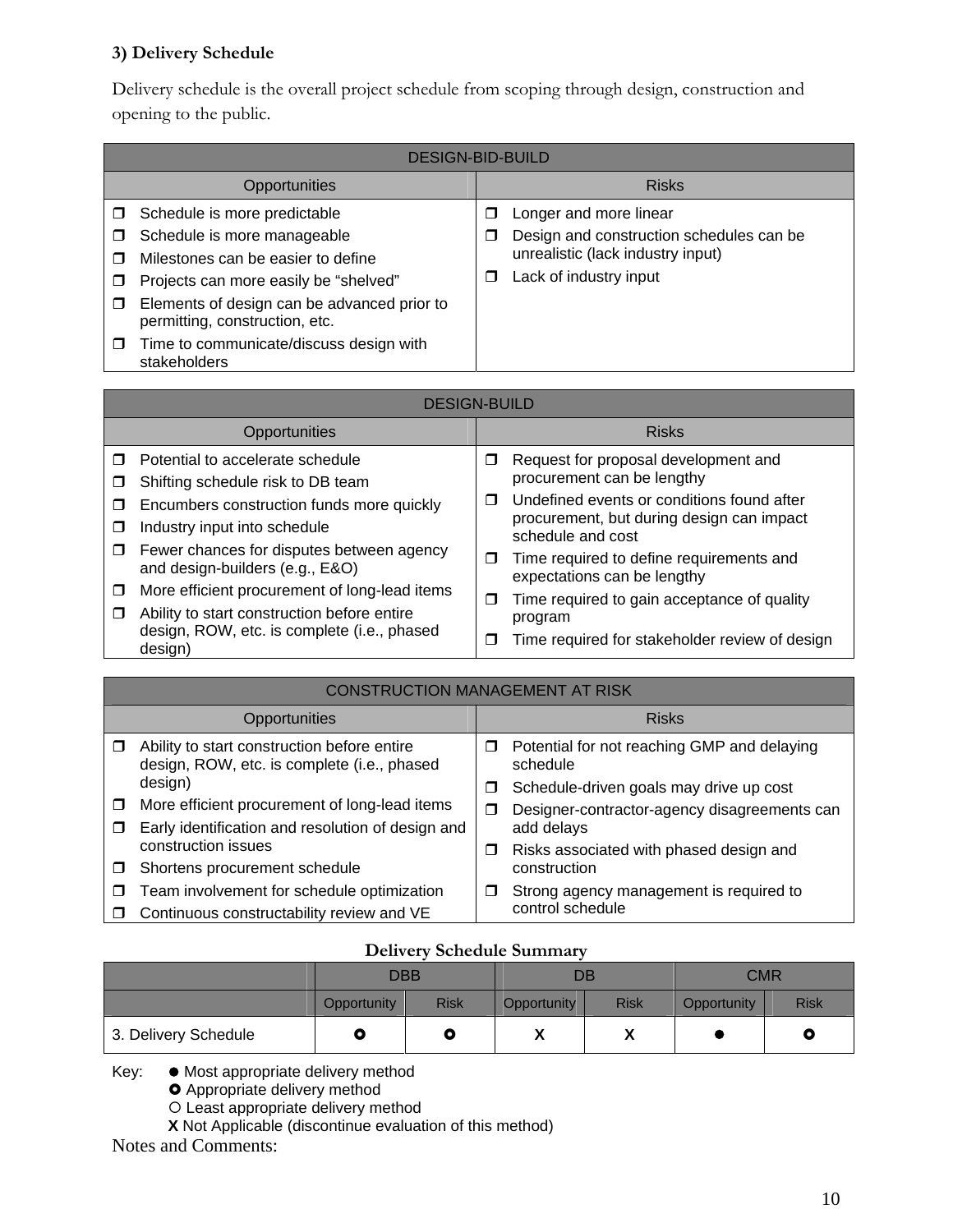## **4) Level of Design**

Level of design is the percentage of design completion at the time of the project delivery selection analysis.

| <b>DESIGN-BID-BUILD</b>                                                                                                 |   |                                                                                                                             |  |  |  |
|-------------------------------------------------------------------------------------------------------------------------|---|-----------------------------------------------------------------------------------------------------------------------------|--|--|--|
| Opportunities                                                                                                           |   | <b>Risks</b>                                                                                                                |  |  |  |
| Agency has complete control over the design<br>(can be beneficial when there is one specific<br>solution for a project) | П | Contract is ties directly to the completed design,<br>which can result in a higher number of change<br>orders, claims, etc. |  |  |  |
| Project/scope can be developed through<br>design                                                                        | □ | Minimizes innovation opportunities<br>Can reduce the level of constructability since                                        |  |  |  |
| The scope of the project is well defined when<br>the contractor is bidding the project                                  |   | the contractor is not bought into the project until<br>after the design is complete                                         |  |  |  |
| QA and QC processes for design are well<br>understood                                                                   |   |                                                                                                                             |  |  |  |

|                                                                                                                     | <b>DESIGN-BUILD</b>                                                                 |                                                                    |                                                                                         |  |  |  |  |
|---------------------------------------------------------------------------------------------------------------------|-------------------------------------------------------------------------------------|--------------------------------------------------------------------|-----------------------------------------------------------------------------------------|--|--|--|--|
|                                                                                                                     | Opportunities                                                                       |                                                                    | <b>Risks</b>                                                                            |  |  |  |  |
| п                                                                                                                   | Does not require much design to be completed                                        | П                                                                  | Potential for lacking or missing scope definition                                       |  |  |  |  |
| before awarding project to the Design/builder<br>(between ~v\ 20% - 30% complete)                                   | Ο                                                                                   | Over utilizing performance specifications to<br>enhance innovation |                                                                                         |  |  |  |  |
| π                                                                                                                   | Early identification of resource (material,<br>equipment, contracting, etc.) issues | □                                                                  | Must have very clear definitions and<br>requirements in the RFP because it is the basis |  |  |  |  |
| 0                                                                                                                   | Contractor involvement in early design, which<br>improves constructability          |                                                                    | for the contract                                                                        |  |  |  |  |
|                                                                                                                     |                                                                                     | П                                                                  | Less agency direct agency control over the                                              |  |  |  |  |
| Plans do not have to be as detailed because<br>⊓<br>the contractor is bought into the project from<br>the beginning |                                                                                     | design                                                             |                                                                                         |  |  |  |  |
|                                                                                                                     | □                                                                                   | Can create disjointed project designs across<br>agency as a whole  |                                                                                         |  |  |  |  |

| <b>CONSTRUCTION MANAGEMENT AT RISK</b>                                                    |  |                                                                                    |  |  |  |  |
|-------------------------------------------------------------------------------------------|--|------------------------------------------------------------------------------------|--|--|--|--|
| Opportunities                                                                             |  | <b>Risks</b>                                                                       |  |  |  |  |
| Contractor involvement in early design, which<br>improves constructability.               |  | Teaming and communicating concerning design<br>can cause disputes                  |  |  |  |  |
| Lower level of design required for contracting<br>for pre-construction services           |  | Design can be slowed if designer does not<br>agree with construction manager input |  |  |  |  |
| Sharing more design risks with contractor                                                 |  | Design must allow for early agreement on GMP                                       |  |  |  |  |
| Early identification of resource (i.e., material,<br>equipment, contracting, etc.) issues |  |                                                                                    |  |  |  |  |

## **Level of Design Summary**

|                    | <b>DBB</b>  |      | $\sim$<br>DB |      | <b>CMR</b>  |      |
|--------------------|-------------|------|--------------|------|-------------|------|
|                    | Opportunity | Risk | Opportunity  | Risk | Opportunity | Risk |
| 4. Level of Design | N/A         | N/A  | N/A          | N/A  | N/A         | N/A  |

Key: • Most appropriate delivery method

• Mest appropriate delivery method

O Least appropriate delivery method

**X** Not Applicable (discontinue evaluation of this method)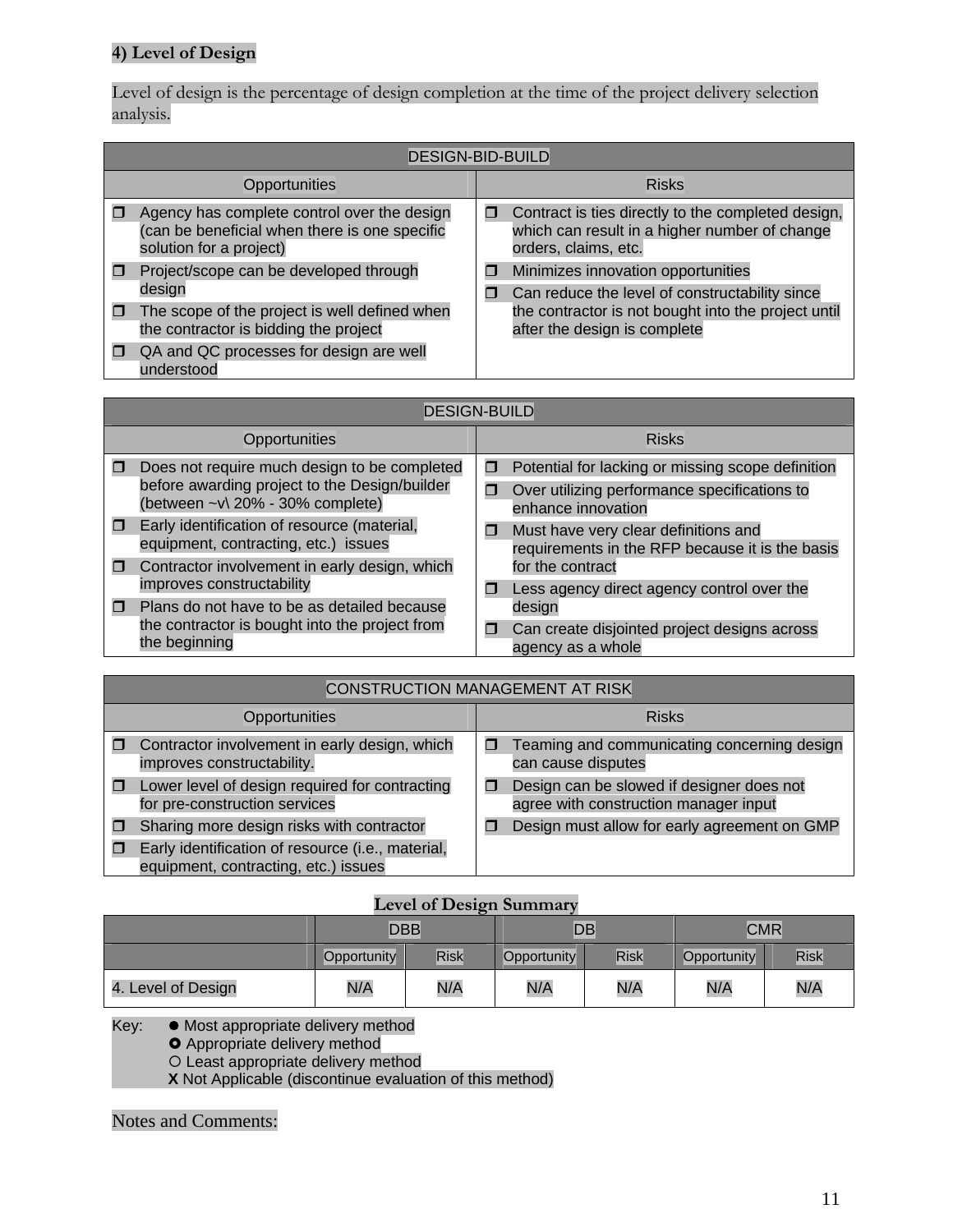## **5) Project Unknowns**

Project unknown are the unanticipated events or conditions that occur during the design and construction of a project.

| <b>DESIGN-BID-BUILD</b>                                                                                                                                                                               |                                                                                                                                                                                           |  |  |  |  |
|-------------------------------------------------------------------------------------------------------------------------------------------------------------------------------------------------------|-------------------------------------------------------------------------------------------------------------------------------------------------------------------------------------------|--|--|--|--|
| Opportunities                                                                                                                                                                                         | <b>Risks</b>                                                                                                                                                                              |  |  |  |  |
| Unknown conditions are handled based on<br>three linear phases: design, bid, build<br>Price known before construction is awarded<br>Project can be shelved if there are financial<br>issues or delays | Risks associated with project complexity (the<br>□<br>inability of designer to be all-knowing about<br>construction)<br>Prescriptive specifications cannot foresee all<br>□<br>conditions |  |  |  |  |
|                                                                                                                                                                                                       | Additional costs from contractor for unknown<br>conditions.                                                                                                                               |  |  |  |  |

|   | <b>DESIGN-BUILD</b>                                                                                |        |                                                                                               |                                                   |  |  |  |
|---|----------------------------------------------------------------------------------------------------|--------|-----------------------------------------------------------------------------------------------|---------------------------------------------------|--|--|--|
|   | Opportunities                                                                                      |        | <b>Risks</b>                                                                                  |                                                   |  |  |  |
| □ | Performance specifications can allow for<br>alternative risk allocations                           | □<br>□ | Need a detailed project scope, description etc.,<br>for the RFP to get accurate/comprehensive |                                                   |  |  |  |
|   | Price known before construction is awarded                                                         |        | responses to the RFP                                                                          |                                                   |  |  |  |
| П | Designers and contractors can work toward<br>innovative solutions to, or avoidance of,<br>unknowns |        |                                                                                               | Financial risks due to unknown total project cost |  |  |  |
| П | Less management required by agency to solve<br>unknown conditions - sole source to pull on         |        |                                                                                               |                                                   |  |  |  |

|        | <b>CONSTRUCTION MANAGEMENT AT RISK</b>                                                                                                           |        |                                                                                                        |  |  |  |  |  |
|--------|--------------------------------------------------------------------------------------------------------------------------------------------------|--------|--------------------------------------------------------------------------------------------------------|--|--|--|--|--|
|        | Opportunities                                                                                                                                    |        | <b>Risks</b>                                                                                           |  |  |  |  |  |
| $\Box$ | $\Box$ Contractor can have a better understanding of<br>the unknown conditions as design progresses<br>Constructability unknowns are part of the | □<br>□ | Teaming relationship and communication<br>Disagreement among Designer-Contractor-<br>Owner             |  |  |  |  |  |
| $\Box$ | design process<br>Constructor share information with the designer<br>and owner                                                                   | □      | Discovery of unknown conditions can drive up<br>GMP, which can be compounded in phased<br>construction |  |  |  |  |  |
| $\Box$ | More flexibility and innovation available to deal<br>with unknowns early in design process                                                       |        |                                                                                                        |  |  |  |  |  |

## Project Unknowns Summary

|                     | <b>DBB</b>  |             | DB          |             | <b>CMR</b>  |             |
|---------------------|-------------|-------------|-------------|-------------|-------------|-------------|
|                     | Opportunity | <b>Risk</b> | Opportunity | <b>Risk</b> | Opportunity | <b>Risk</b> |
| 5. Project Unknowns |             | Q           | Λ           | Λ           |             | O           |

Key:  $\bullet$  Most appropriate delivery method

**O** Appropriate delivery method

{ Least appropriate delivery method

**X** Not Applicable (discontinue evaluation of this method)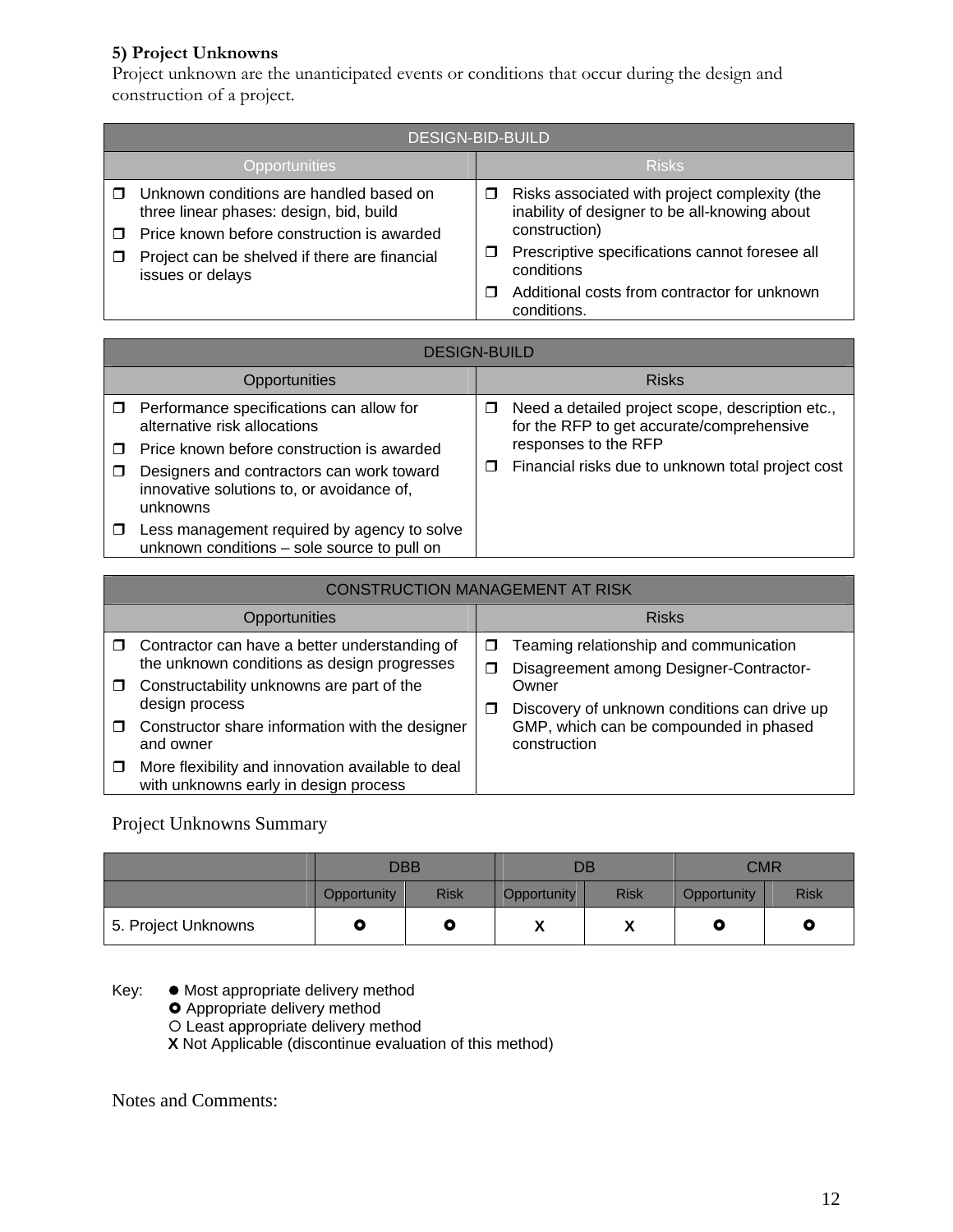## **6) Staff Experience/Availability**

Staff experience and availability as it relates to the project delivery methods in question.

| <b>DESIGN-BID-BUILD</b>                                                             |                                                                                                  |  |  |  |  |
|-------------------------------------------------------------------------------------|--------------------------------------------------------------------------------------------------|--|--|--|--|
| Opportunities                                                                       | <b>Risks</b>                                                                                     |  |  |  |  |
| Agency and consultants have high level of<br>experience with the traditional system | Can require a high level of agency staffing<br>Staff's responsibilities are spread out about the |  |  |  |  |
| Designers can be more interchangeable<br>between projects                           | project<br>Can require staff to have full breadth of<br>technical expertise                      |  |  |  |  |

| <b>DESIGN-BUILD</b>                                                                                                                |                                                                                                                   |  |  |  |  |  |
|------------------------------------------------------------------------------------------------------------------------------------|-------------------------------------------------------------------------------------------------------------------|--|--|--|--|--|
| Opportunities                                                                                                                      | <b>Risks</b>                                                                                                      |  |  |  |  |  |
| Less agency staff required due to the sole<br>source nature of DB<br>Opportunity to grow agency staff by learning a<br>new process | Limitation of availability of staff with skills,<br>knowledge and personality to manage DB<br>projects            |  |  |  |  |  |
|                                                                                                                                    | Existing staff may need additional training to<br>⊓<br>address their changing roles                               |  |  |  |  |  |
|                                                                                                                                    | Need to "mass" agency resources at critical<br>points in process (i.e., RFP development,<br>design reviews, etc.) |  |  |  |  |  |

| <b>CONSTRUCTION MANAGEMENT AT RISK</b>                                                                                                    |                                                                                                        |  |  |  |  |
|-------------------------------------------------------------------------------------------------------------------------------------------|--------------------------------------------------------------------------------------------------------|--|--|--|--|
| Opportunities                                                                                                                             | <b>Risks</b>                                                                                           |  |  |  |  |
| Agency can improve efficiencies by having<br>more project managers on staff rather than<br>specialized experts<br>Smaller number of staff | Limitation of availability of staff with skills,<br>knowledge and personality to manage DB<br>projects |  |  |  |  |
|                                                                                                                                           | Existing staff may need additional training to<br>address their changing roles                         |  |  |  |  |
|                                                                                                                                           | Agency must learn how to negotiate GMP<br>projects                                                     |  |  |  |  |

## **Staff Experience/Availability Summary**

|                                      | <b>DBB</b>  |                            |     | DB          | <b>CMR</b>  |      |
|--------------------------------------|-------------|----------------------------|-----|-------------|-------------|------|
|                                      | Opportunity | <b>Risk</b><br>Opportunity |     | <b>Risk</b> | Opportunity | Risk |
| 6. Staff Experience/<br>Availability | N/A         | N/A                        | N/A | N/A         | N/A         | N/A  |

Key: • Most appropriate delivery method

- **O** Appropriate delivery method
- O Least appropriate delivery method
- **X** Not Applicable (discontinue evaluation of this method)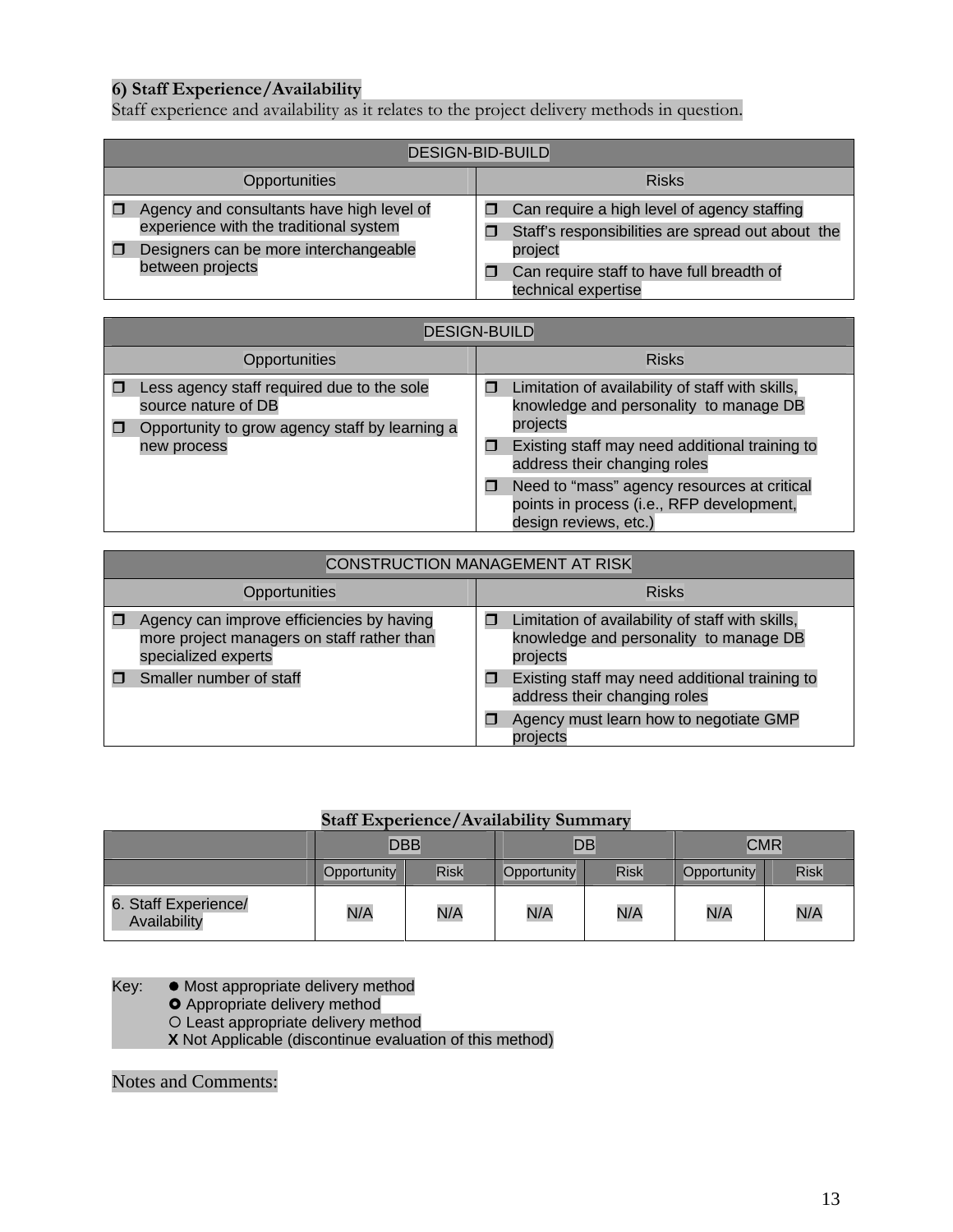## **7) Level of Oversight**

Level of oversight involves the amount of agency staff required to monitor the design or construction.

| <b>DESIGN-BID-BUILD</b>                                                   |  |                                        |  |  |
|---------------------------------------------------------------------------|--|----------------------------------------|--|--|
| Opportunities                                                             |  | <b>Risks</b>                           |  |  |
| Oversight roles are well understood                                       |  | Requires a high-level of oversight     |  |  |
| Contract documents are typically completed in                             |  | Potential for delays and cost overruns |  |  |
| a single package before construction begins                               |  | Increased likelihood for claims        |  |  |
| Multiple checking points through three linear<br>phases: design-bid-build |  |                                        |  |  |

|   | <b>DESIGN-BUILD</b>                                                                                                                                                         |        |                                                                                                                                                            |  |  |
|---|-----------------------------------------------------------------------------------------------------------------------------------------------------------------------------|--------|------------------------------------------------------------------------------------------------------------------------------------------------------------|--|--|
|   | Opportunities                                                                                                                                                               |        | <b>Risks</b>                                                                                                                                               |  |  |
| П | A single entity connection during project life<br>Continuous execution of design and build<br>Getting input from construction to enhance<br>constructability and innovation | □<br>⊓ | Can require high level of design oversight<br>Can require high level of quality assurance<br>oversight<br>Limitation on staff with DB oversight experience |  |  |
| о | Overall project planning and scheduling is<br>established by one entity                                                                                                     |        |                                                                                                                                                            |  |  |

| <b>CONSTRUCTION MANAGEMENT AT RISK</b>                                        |  |                                                          |  |  |
|-------------------------------------------------------------------------------|--|----------------------------------------------------------|--|--|
| Opportunities                                                                 |  | <b>Risks</b>                                             |  |  |
| Preconstruction services are provided by the<br>construction manager          |  | Agency must have experienced staff to oversee<br>the CMR |  |  |
| Getting input from construction to enhance<br>constructability and innovation |  | Higher level of cost oversight required                  |  |  |

## **Level of Oversight Summary**

|                       | <b>DBB</b>  |             |     | $\overline{DB}$            | <b>CMR</b> |      |
|-----------------------|-------------|-------------|-----|----------------------------|------------|------|
|                       | Opportunity | <b>Risk</b> |     | <b>Risk</b><br>Opportunity |            | Risk |
| 7. Level of Oversight | N/A         | N/A         | N/A | N/A                        | N/A        | N/A  |

Key:  $\bullet$  Most appropriate delivery method

**O** Appropriate delivery method

{ Least appropriate delivery method

**X** Not Applicable (discontinue evaluation of this method)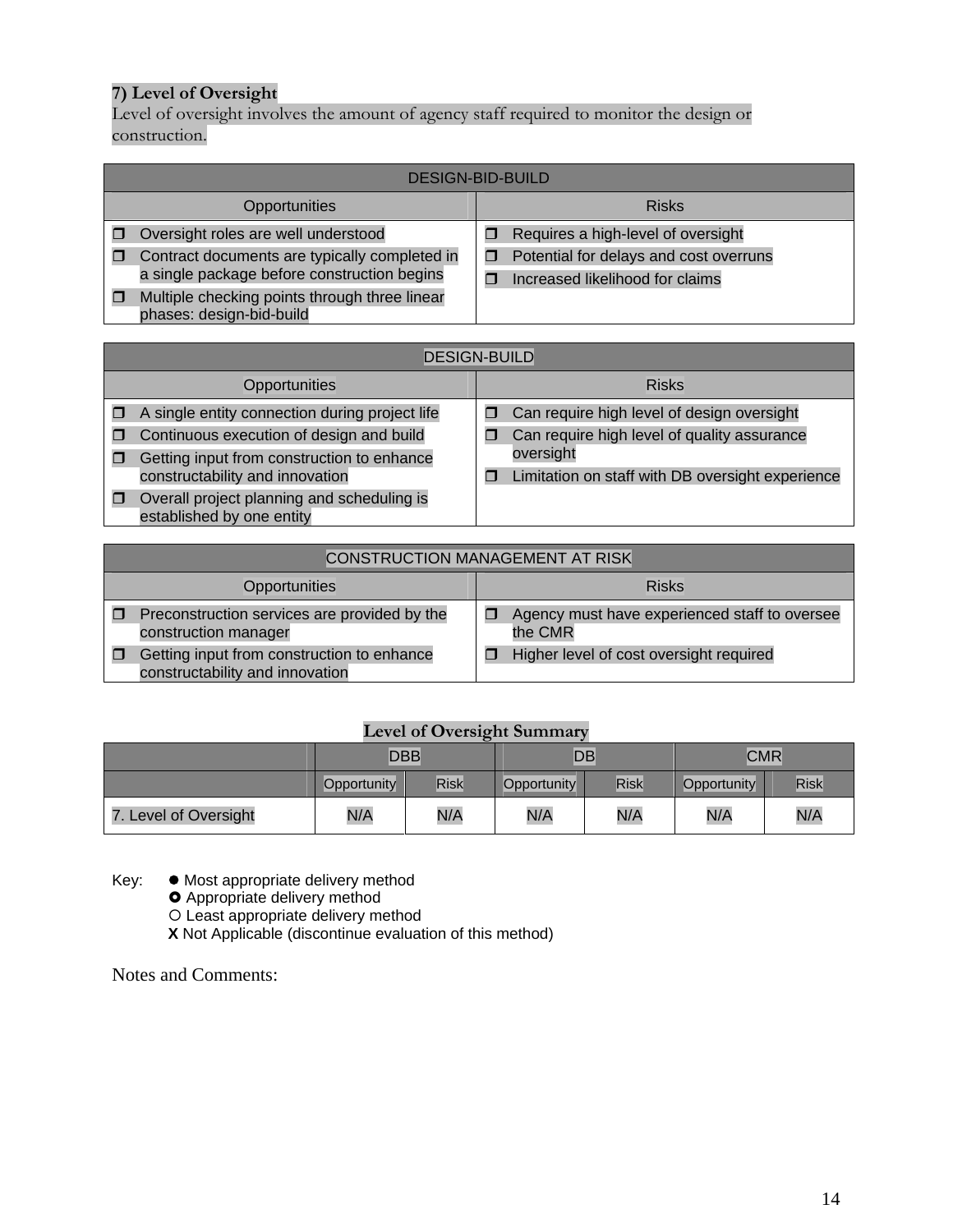## **8) Risk Allocation**

Risk allocation is the assignment of unknown events or conditions to the party that can best manage them.

|   | <b>DESIGN-BID-BUILD</b>                                                                       |   |                                                                     |  |  |
|---|-----------------------------------------------------------------------------------------------|---|---------------------------------------------------------------------|--|--|
|   | Opportunities                                                                                 |   | <b>Risks</b>                                                        |  |  |
|   | Risk allocation is most widely understood/used<br>Agency-government risk allocation is easier | □ | Potential for misplaced risk through prescriptive<br>specifications |  |  |
|   | with complete design                                                                          | ⊓ | Innovative risk allocation is difficult                             |  |  |
| П | More complete information for risk assessment                                                 | П | Change order risk can be greater                                    |  |  |
| П | Opportunity to avoid or mitigate risk through                                                 | □ | Relationship is inherently adversarial                              |  |  |
|   | design                                                                                        | ⊓ | Low-bid related risks                                               |  |  |
|   |                                                                                               |   | Limited industry input in contract risk allocation                  |  |  |

|        | <b>DESIGN-BUILD</b>                                                                           |   |                                                                |  |  |  |
|--------|-----------------------------------------------------------------------------------------------|---|----------------------------------------------------------------|--|--|--|
|        | Opportunities                                                                                 |   | <b>Risks</b>                                                   |  |  |  |
|        | Risk-reward structure can be better defined                                                   | П | Limited time to resolve risks                                  |  |  |  |
| $\Box$ | Innovative opportunities to allocate risks to<br>different parties (e.g., schedule, means and | □ | Additional risks allocated to designers for timely<br>delivery |  |  |  |
|        | methods, phasing)                                                                             | □ | Additional risks allocated to designers for errors             |  |  |  |
| $\Box$ | Single point of responsibility (i.e., two parties)                                            |   | and omissions                                                  |  |  |  |
| □      | Opportunity for industry review of risk allocation<br>(draft RFP, ATC processes)              | □ | Poorly defined risks are expensive                             |  |  |  |
|        | Avoid low-bid risk in procurement                                                             |   |                                                                |  |  |  |

|        | <b>CONSTRUCTION MANAGEMENT AT RISK</b>                                                                                          |        |                                                                                                       |  |                                                                                                       |  |
|--------|---------------------------------------------------------------------------------------------------------------------------------|--------|-------------------------------------------------------------------------------------------------------|--|-------------------------------------------------------------------------------------------------------|--|
|        | Opportunities                                                                                                                   |        | <b>Risks</b>                                                                                          |  |                                                                                                       |  |
| $\Box$ | Additional opportunities to mitigate and/or<br>allocate risks to appropriate party (i.e.,<br>collaborative discussions of risk) | п<br>⊓ | If GMP cannot be reached, additional low-bid<br>risks appear<br>Limited to risk capabilities of CM/GC |  |                                                                                                       |  |
| $\Box$ | Innovative opportunities to allocate risks to<br>different parties (e.g., schedule, means and<br>methods, phasing)              | П<br>□ |                                                                                                       |  | Designer-contractor-agency disagreements can<br>add delays<br>Strong agency management is required to |  |
| $\Box$ | Opportunities to manage costs risks through<br><b>CM/GC involvement</b>                                                         |        | negotiate/optimize risks                                                                              |  |                                                                                                       |  |
|        | Avoid low-bid risk in procurement                                                                                               |        |                                                                                                       |  |                                                                                                       |  |

#### **Risk Allocation Summary**

|                    | <b>DBB</b>  |                            | DB |             | <b>CMR</b>  |             |
|--------------------|-------------|----------------------------|----|-------------|-------------|-------------|
|                    | Opportunity | <b>Risk</b><br>Opportunity |    | <b>Risk</b> | Opportunity | <b>Risk</b> |
| 8. Risk Allocation | Q           |                            | Λ  | Λ           |             | O           |

Key:  $\bullet$  Most appropriate delivery method

**O** Appropriate delivery method

O Least appropriate delivery method

**X** Not Applicable (discontinue evaluation of this method)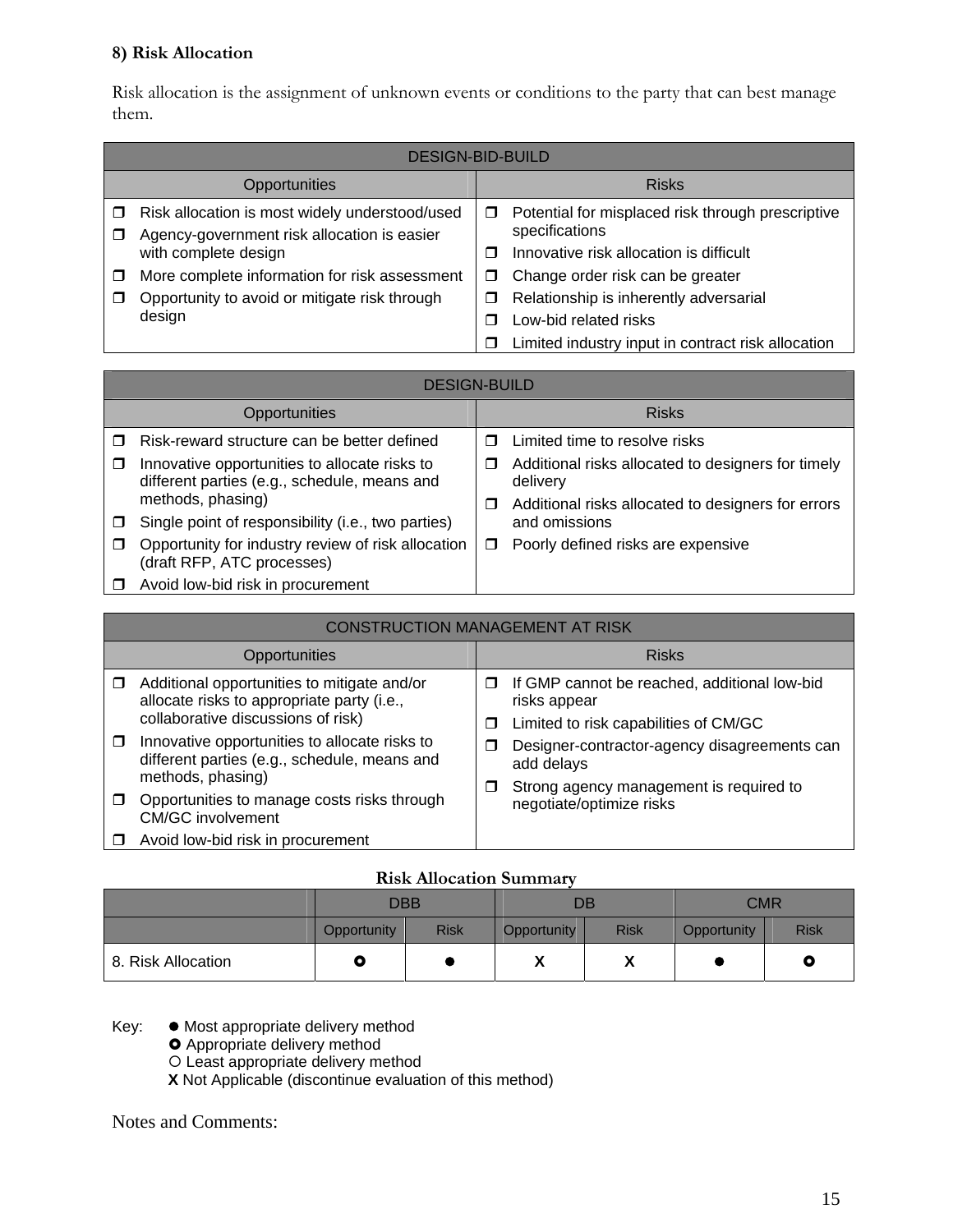## **9) Competition and Availability**

Competition and availability refers to the amount of competition in the market place and their capacity for the project.

| <b>DESIGN-BID-BUILD</b>                                   |  |                                                                                                |  |  |
|-----------------------------------------------------------|--|------------------------------------------------------------------------------------------------|--|--|
| Opportunities                                             |  | <b>Risks</b>                                                                                   |  |  |
| Promotes high level of competition in the<br>marketplace  |  | Risks associated with selecting the low bid (the<br>best contractor is not necessary selected) |  |  |
| Opens construction to all reasonably qualified<br>bidders |  | No constructor input into the process                                                          |  |  |
| Transparency and fairness                                 |  |                                                                                                |  |  |
| Reduced chance of corruption and collusion                |  |                                                                                                |  |  |

| <b>DESIGN-BUILD</b>                                                                                                        |   |                                                                                                                                  |  |  |
|----------------------------------------------------------------------------------------------------------------------------|---|----------------------------------------------------------------------------------------------------------------------------------|--|--|
| Opportunities                                                                                                              |   | <b>Risks</b>                                                                                                                     |  |  |
| Allows for qualifications in contractor<br>procurement<br>Selection is typically based on both price and<br>qualifications | П | Need for DB qualifications can limit competition<br>Lack of competition with past experience with<br>the project delivery method |  |  |
| Two-phase process can promote teaming,<br>design and price competition                                                     |   |                                                                                                                                  |  |  |

| <b>CONSTRUCTION MANAGEMENT AT RISK</b>                 |                                                                                                                                     |  |  |  |
|--------------------------------------------------------|-------------------------------------------------------------------------------------------------------------------------------------|--|--|--|
| <b>Opportunities</b>                                   | <b>Risks</b>                                                                                                                        |  |  |  |
| Allows for qualifications in contractor<br>procurement | Currently there is not a large pool of contractors<br>with experience in CMR, which will reduce the<br>competition and availability |  |  |  |
|                                                        | Working with only one contractor to develop<br>GMP can limit price competition                                                      |  |  |  |

## **Competition and Availability Summary**

|                                    | <b>DBB</b>  |             | DB          |      | <b>CMR</b>  |      |
|------------------------------------|-------------|-------------|-------------|------|-------------|------|
|                                    | Opportunity | <b>Risk</b> | Opportunity | Risk | Opportunity | Risk |
| 9. Competition and<br>Availability | N/A         | N/A         | N/A         | N/A  | N/A         | N/A  |

Key: • Most appropriate delivery method

**O** Appropriate delivery method

O Least appropriate delivery method

**X** Not Applicable (discontinue evaluation of this method)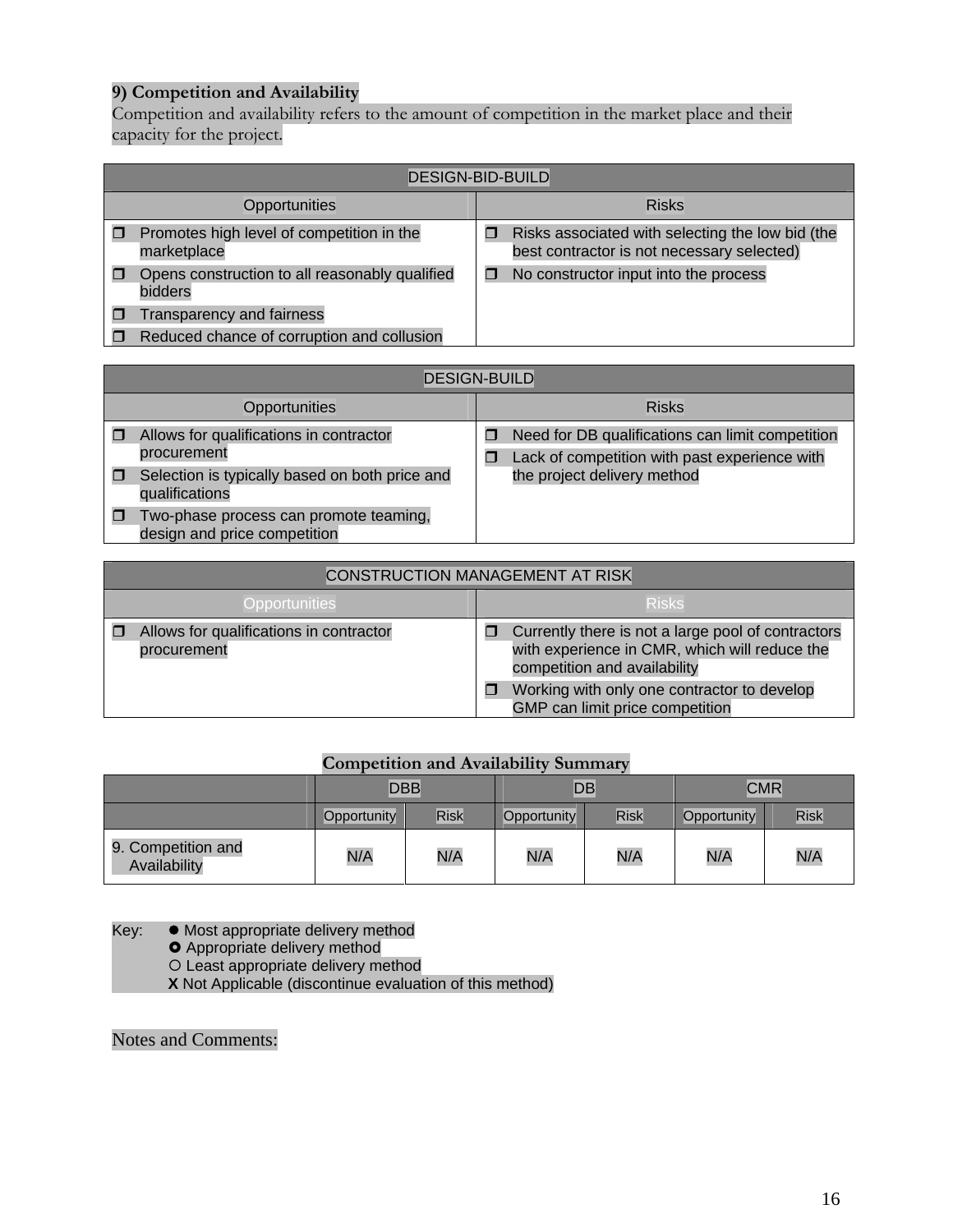## **10) Resource Availability**

Resources are considered to be project-specific materials, equipment, personnel and expertise required to complete the project.

| <b>DESIGN-BID-BUILD</b>                                              |                                                                   |  |  |  |  |
|----------------------------------------------------------------------|-------------------------------------------------------------------|--|--|--|--|
| Opportunities                                                        | <b>Risks</b>                                                      |  |  |  |  |
| Agency control of specifications and design of<br>specific resources | Lack of third party expert input during the design<br>process     |  |  |  |  |
| More time to work out specifics of the<br>resources during design    | Lack of integration of contractors and specialty<br>contractors   |  |  |  |  |
|                                                                      | Does not promote the use of specialized<br>equipment and material |  |  |  |  |

| <b>DESIGN-BUILD</b>                                                        |                                                                                                                                           |  |  |  |  |
|----------------------------------------------------------------------------|-------------------------------------------------------------------------------------------------------------------------------------------|--|--|--|--|
| Opportunities                                                              | <b>Risks</b>                                                                                                                              |  |  |  |  |
| DB can develop design to their team's unique<br>resources and capabilities | Agency has less control over the specifics of the<br>selected resources<br>Agency needs a strong project manager to<br>manage the project |  |  |  |  |

|               | <b>CONSTRUCTION MANAGEMENT AT RISK</b>                                     |  |                                                                                                            |  |  |  |
|---------------|----------------------------------------------------------------------------|--|------------------------------------------------------------------------------------------------------------|--|--|--|
| Opportunities |                                                                            |  | <b>Risks</b>                                                                                               |  |  |  |
|               | DB can develop design to their team's unique<br>resources and capabilities |  | Some risk if a GMP cannot be agreed upon<br>Agency needs a strong project manager to<br>manage the project |  |  |  |

## **Resource Availability Summary**

|                           | <b>DBB</b>  |             | DB          |             | <b>CMR</b>  |             |
|---------------------------|-------------|-------------|-------------|-------------|-------------|-------------|
|                           | Opportunity | <b>Risk</b> | Opportunity | <b>Risk</b> | Opportunity | <b>Risk</b> |
| 10. Resource Availability | N/A         | N/A         | N/A         | N/A         | N/A         | N/A         |

Key: • Most appropriate delivery method

**O** Appropriate delivery method

{ Least appropriate delivery method

**X** Not Applicable (discontinue evaluation of this method)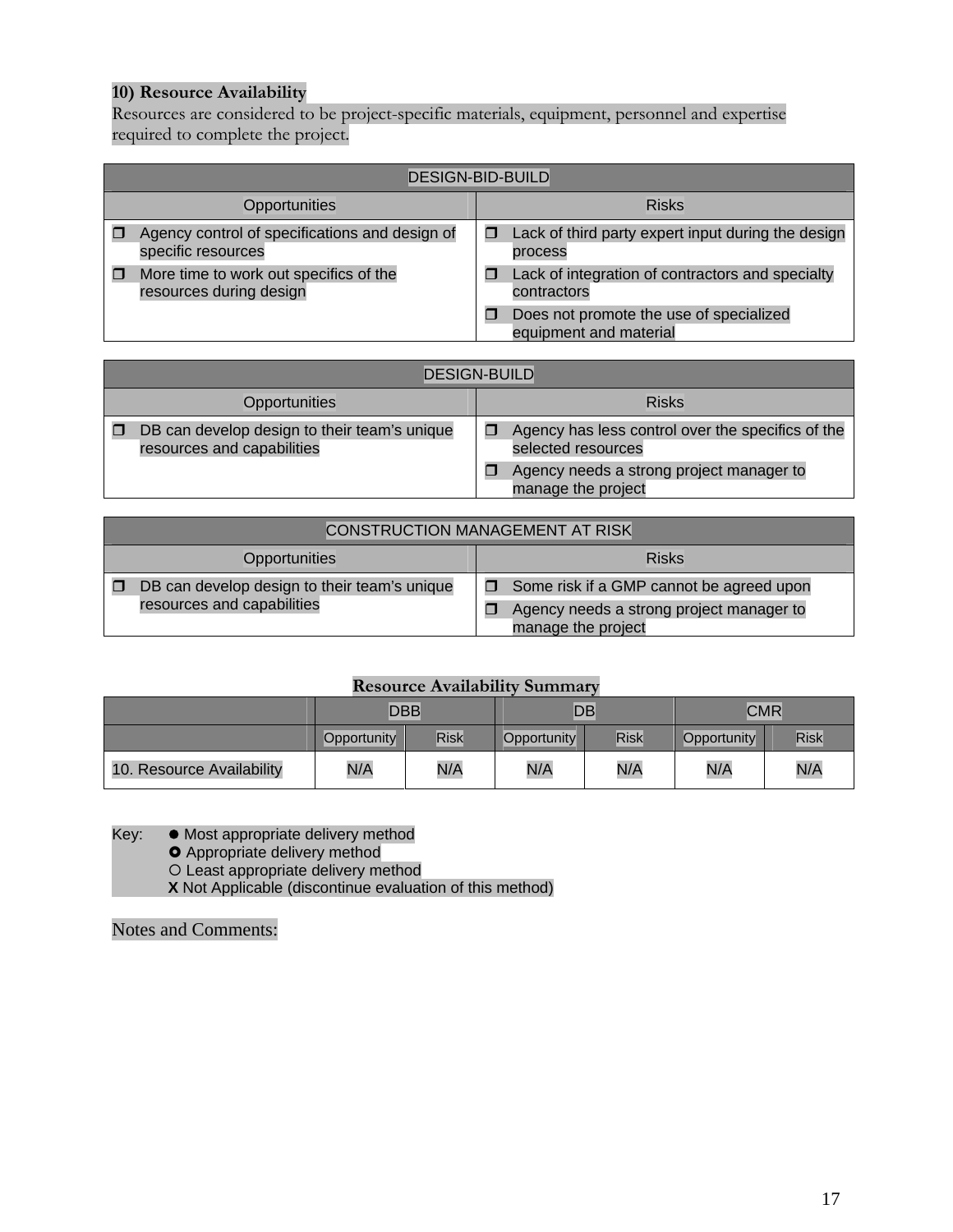## 11**) Team Experience**

Market experience is that which includes contractor and designer experience with the project delivery method.

| <b>DESIGN-BID-BUILD</b>                                                                                                |                                                                                                                                       |  |  |  |  |  |
|------------------------------------------------------------------------------------------------------------------------|---------------------------------------------------------------------------------------------------------------------------------------|--|--|--|--|--|
| Opportunities                                                                                                          | <b>Risks</b>                                                                                                                          |  |  |  |  |  |
| All agency and consultant personnel are<br>familiar with DBB process<br>Contractors are familiar with DBB process<br>п | Traditionally low bid is the procurement method<br>and does not always select the contractor with<br>the most appropriate experience. |  |  |  |  |  |
|                                                                                                                        | Innovative design can be limited to what<br>experience of agency staff                                                                |  |  |  |  |  |

|               | <b>DESIGN-BUILD</b>                                                                                                               |  |                                            |  |  |  |
|---------------|-----------------------------------------------------------------------------------------------------------------------------------|--|--------------------------------------------|--|--|--|
| Opportunities |                                                                                                                                   |  | <b>Risks</b>                               |  |  |  |
|               | Enhance innovation and constructability                                                                                           |  | The gap between owner experiences and team |  |  |  |
|               | Cohesiveness of the design and the                                                                                                |  | experience                                 |  |  |  |
|               | construction team throughout the project<br>Increased opportunity for innovation<br>possibilities due to the diverse project team |  | Reliant on the design build team that was  |  |  |  |
|               |                                                                                                                                   |  | awarded the project                        |  |  |  |

| <b>CONSTRUCTION MANAGEMENT AT RISK</b>                                                                                             |                                                                |  |  |  |  |
|------------------------------------------------------------------------------------------------------------------------------------|----------------------------------------------------------------|--|--|--|--|
| Opportunities                                                                                                                      | <b>Risks</b>                                                   |  |  |  |  |
| Agency selects the entire project team<br>(consultants, designers, and contractors)                                                | Teamwork and communication among the<br>$\Box$<br>project team |  |  |  |  |
| Contractor is part of the project team early on,<br>π<br>creating a project "team"                                                 | Requires a strong project manager from the<br>agency           |  |  |  |  |
| Agency still has control over the project team<br>Increased opportunity for innovation due to the<br>diversity of the project team | Staff capability in overseeing CMR work and<br>noticing errors |  |  |  |  |

## **Team Experience Summary**

|                               | <b>DBB</b>                 |     |                            | DB  | <b>CMR</b>  |      |
|-------------------------------|----------------------------|-----|----------------------------|-----|-------------|------|
|                               | <b>Risk</b><br>Opportunity |     | <b>Risk</b><br>Opportunity |     | Opportunity | Risk |
| 11.<br><b>Team Experience</b> | N/A                        | N/A | N/A                        | N/A | N/A         | N/A  |

Key: • Most appropriate delivery method

**O** Appropriate delivery method

O Least appropriate delivery method

**X** Not Applicable (discontinue evaluation of this method)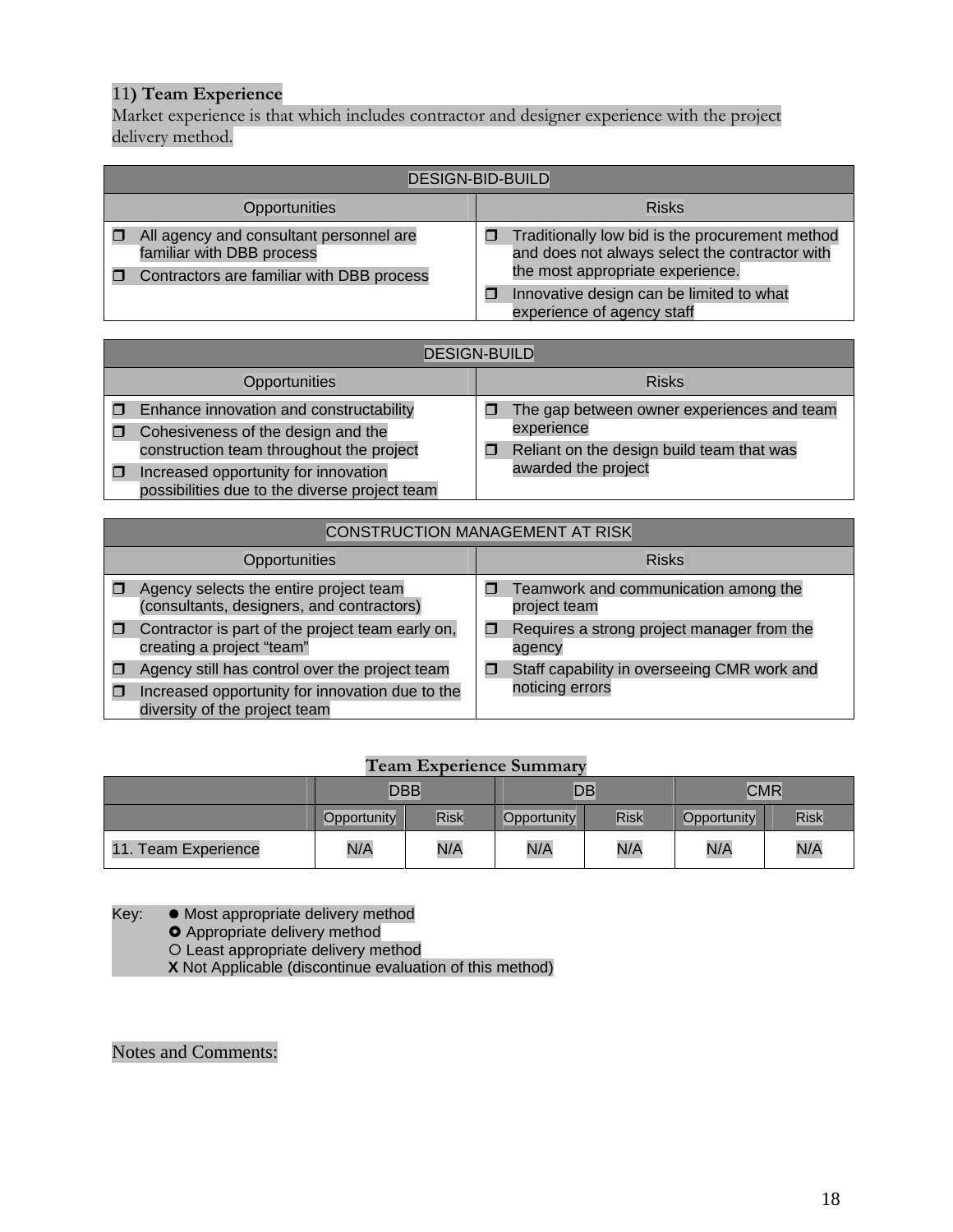## **12) Third Party Involvement**

Third party involvement is the required timeliness, amount and impact of the stakeholder involvement in a project that is outside the control of the project team.

|               | <b>DESIGN-BID-BUILD</b>                                                                                |             |                                                                                                                                  |  |  |  |
|---------------|--------------------------------------------------------------------------------------------------------|-------------|----------------------------------------------------------------------------------------------------------------------------------|--|--|--|
| Opportunities |                                                                                                        |             | <b>Risks</b>                                                                                                                     |  |  |  |
| □             | Owner has more time to get required<br>agreements before construction                                  | П           | Potential for schedule delays due to stakeholder<br>inputs                                                                       |  |  |  |
| □             | Contractor has complete set of drawings to bid<br>on before becoming contractually bound to a<br>price | $\Box$<br>П | A contractually bound contractor is not involved<br>in the project until completion of design<br>Increased likelihood for claims |  |  |  |
|               | Third party design expertise can be brought in<br>during design                                        | $\Box$      | Increased likelihood for higher change orders                                                                                    |  |  |  |

|               | <b>DESIGN-BUILD</b>                                                                                  |   |                                                                                           |  |  |  |
|---------------|------------------------------------------------------------------------------------------------------|---|-------------------------------------------------------------------------------------------|--|--|--|
| Opportunities |                                                                                                      |   | <b>Risks</b>                                                                              |  |  |  |
| $\Box$        | Third parties involvement can be managed by<br>design-builder                                        | □ | Risks associated with agreements when design<br>is not completed                          |  |  |  |
|               | Increased project constructability due to the<br>contractor involvement during the design<br>process | □ | Must have well defined project requirements,<br>scope and quality levels early in project |  |  |  |

| <b>CONSTRUCTION MANAGEMENT AT RISK</b>                                                                                                                                 |        |                                                                                                                                                         |  |  |  |
|------------------------------------------------------------------------------------------------------------------------------------------------------------------------|--------|---------------------------------------------------------------------------------------------------------------------------------------------------------|--|--|--|
| Opportunities                                                                                                                                                          |        | <b>Risks</b>                                                                                                                                            |  |  |  |
| Contractor has a complete understanding of<br>the project when finalizing the construction<br>price<br>An integrated project team, from design<br>through construction | ◻<br>ш | Three party contract can be difficult to manage<br>with the involvement of third parties<br>Agency needs a strong project manager for<br><b>SUCCESS</b> |  |  |  |
| Agency still has considerable involvement with<br>third parties                                                                                                        |        |                                                                                                                                                         |  |  |  |

## **Third Party Involvement Summary**

|                             | DBB         |             | DB          |             | <b>CMR</b>  |             |
|-----------------------------|-------------|-------------|-------------|-------------|-------------|-------------|
|                             | Opportunity | <b>Risk</b> | Opportunity | <b>Risk</b> | Opportunity | <b>Risk</b> |
| 12. Third Party Involvement |             | Q           | "           | v<br>Λ      |             | O           |

 $Key:$   $\bullet$  Most appropriate delivery method

**O** Appropriate delivery method

O Least appropriate delivery method

**X** Not Applicable (discontinue evaluation of this method)